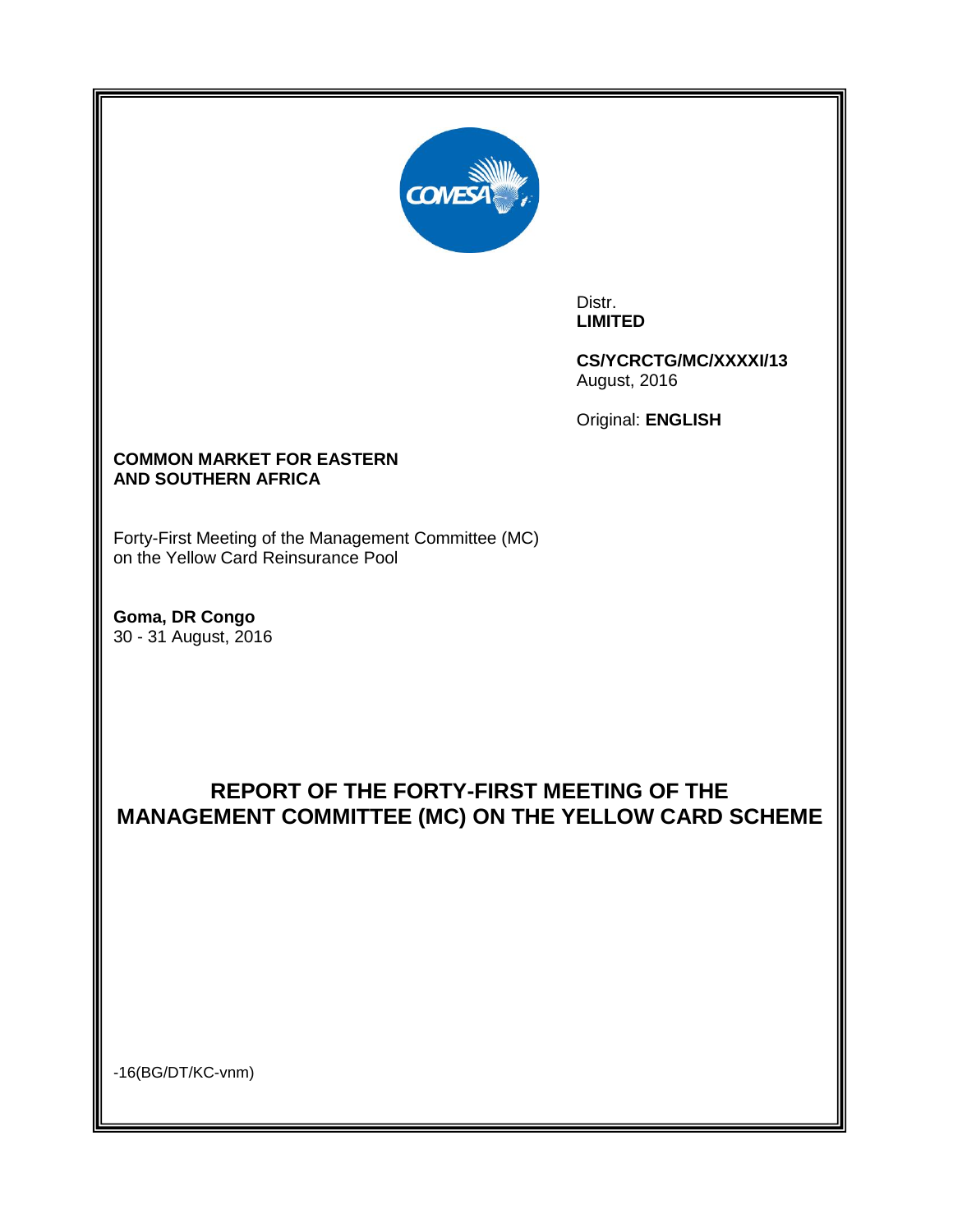# **A. INTRODUCTION**

1. The Forty First Meeting of the Management Committee (MC) on the Yellow Card Scheme was held from  $30<sup>th</sup>$  to  $31<sup>st</sup>$  August 2016 in Goma, DR Congo, at Ihusi Hotel.

# **B. ATTENDANCE, OPENING OF THE MEETING, ADOPTION OF THE AGENDA AND**

# **ORGANISATION OF WORK**

# **Attendance**

2. Members of the Management Committee (MC) from DR Congo, Ethiopia, Rwanda, Tanzania and Zambia attended the meeting. The Pool Manager: PTA Reinsurance Company (ZEP-Re) and the COMESA Secretariat also attended the meeting as ex-officio members. The National Bureaux of Djibouti and Zimbabwe participated as observers. The list of participants is attached to this report as Annex II.

# **Opening of the Meeting** *(Agenda item 1)*

3. Mr. Pierre Kabanda, Provincial Minister of Finance for North Kivu Region of the Democratic Republic of Congo officially opened the meeting. In his opening remarks, he welcoming all the delegates to Democratic Republic of Congo and specifically to Goma and invited them to find time and enjoy the hospitality of Goma.

4. Mr. Kabanda thanked the COMESA Secretariat and SONAS in particular for choosing Goma to host this important meeting on regional integration and assured the COMESA Secretariat of the support of the Government of the Democratic Republic of Congo. He commended the National Bureaux and the Insurance Industries in the COMESA region for success achieved in the implementation of the Region Third Party Motor Vehicle Insurance Scheme which was providing compensation to road accident victims of member states caused by visiting motorists.

5. The Provincial Ministry of Finance for North Kivu informed the meeting that North Kivu Region was very pleased to be associated with this historic COMESA meeting on the region insurance Scheme. He underscored the increased flow in Inter-State trade amongst COMESA member States that was resulting in the high levels of Inter –State traffic in the region leading to more traffic incidents. He informed the meeting that the people and Government of DR Congo were happy with the successful implementation of the Yellow Card Scheme, which was demonstrated during the Sange/Uvira incident when the Scheme paid over \$400,000 claims compensation to families of the deceased victims.

6. In his closing remarks, the Honorable Minister wished the Meeting a success in its deliberations and wished the delegates a pleasant stay in Goma.

7. Mr. Berhane Giday, Chief Progamme Officer of the Yellow Card and RCTG Programmes at the Secretariat, made a statement on behalf of the Secretary General of COMESA and joined the Chairperson in welcoming members of the Management Committee to the  $41<sup>st</sup>$  MC meeting.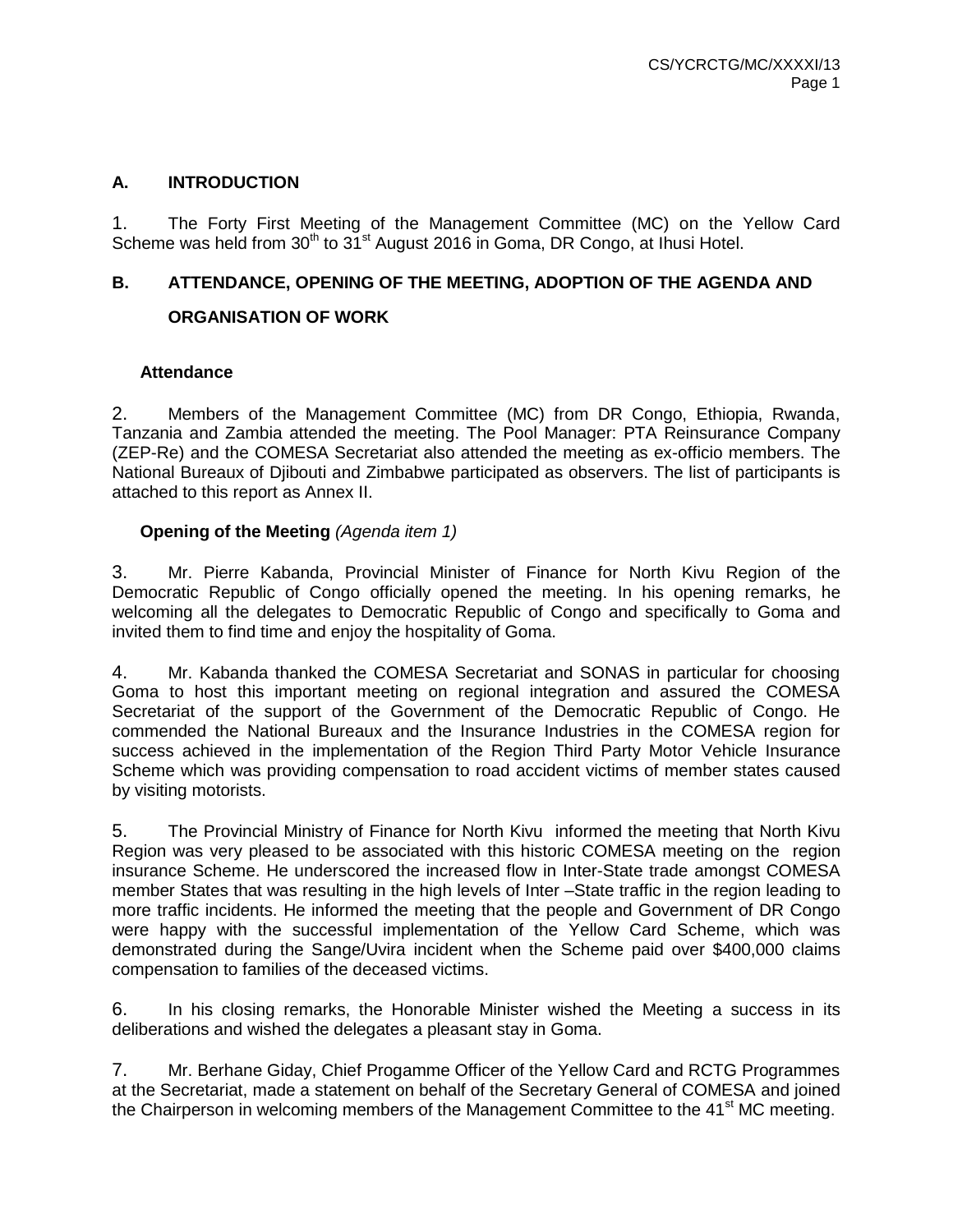8. In his statement, Mr. Giday thanked the Honourable Minister for having found time to come and officiate at the opening of the Meeting. He also thanked SONAS for agreeing to host the 41<sup>st</sup> Meeting of the Management Committee of the Yellow Card Scheme.

9. Mr. Giday pointed out that the Yellow Card Scheme has recorded significant achievement during the years and was growing from strength to strength as would be witnessed from the high increase in the annual number of cards issued, amount of premiums collected and number and amount of claim compensations paid to road accident victims. He informed the meeting that engagement with non-COMESA member states, namely; Angola and South Sudan were progressing well and that it would not be long before motorists from DR Congo used Yellow Cards in the Libudo Corridor.

10. The Chief Programmes Officer indicated that despite the successes recorded by the scheme, much more needed to be done particularly in claims handing, implementation of computerization and expansion of investment in long term options. In concluding his statement, he requested the Management Committee to thoroughly consider the agenda items tabled before them and make recommendations that would take the Yellow Card Scheme to new heights.

11. Earlier, Mr. Bushiri Ramazani, the Director, South and Eastern Region SONAS, on behalf of the Managing Director of SONAS welcomed the delegates to the 41<sup>st</sup> Meeting of the Management Committee.

12. The meeting was chaired by Mrs. Immaculate Morro, National Coordinator for Tanzania and the current vice –chairperson of the Council of Bureaux. Mr Morro welcomed participants to the  $41<sup>st</sup>$  MC meeting.

# **Vote of thanks**

13. The delegate from the National Bureau of Zimbabwe, Mr. Patrick Kusikwenyu, Managing Director of Sanctuary Insurance Company of Zimbabwe moved a vote of thank on behalf of the delegates.

# **Adoption of the Agenda and Organisation of Work** *(Agenda Item 2)*

- 14. The meeting adopted the following agenda with amendments:
	- 1. Opening of the Meeting
	- 2. Adoption of the Agenda and Organization of Work
	- 3. Progress Report on the implementation of the Decisions of the Council of Bureaux and recommendations of the Management Committee
	- 4. Pool Manager's Report and Financial Statement, year ended 31<sup>st</sup> December 2015
	- 5. Reinsurance Pool Financial Highlights as at 31<sup>st</sup> July 2016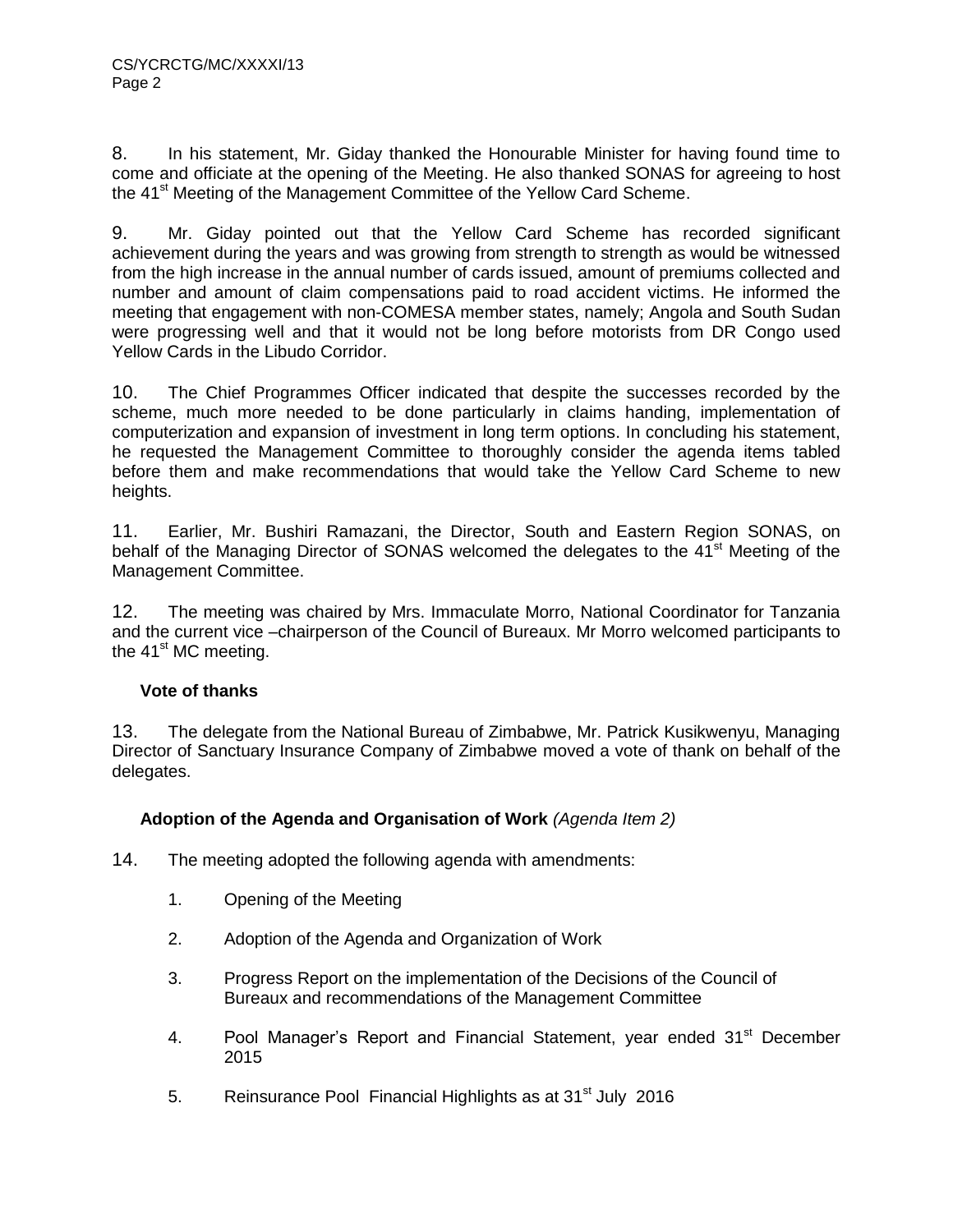- 6. Pool Managers' progress report on the operations of the Yellow Card Reinsurance Pool
- 7. Proposal on Investment of the Yellow Card Reinsurance Pool Funds in Zep-re, Lusaka Zambia Building Project
- 8. Pool Managers' Draft Annual Work Plan for the year 2016
- 9. Progress Report on the Implementation of the enhanced YC-MIS
- 10. Report on the findings of the study on the low limits of liability
- 11. Proposal on the possibilities of Insurance Association becoming National **Bureaux**
- 12. Draft financial statement of the Yellow Card Council of Bureaux for 2015/2016 fiscal year
- 13. Draft proposed budget of the Yellow Card Council of Bureaux for 2016/2017
- 14. Date and Venue of the next TMC Meeting
- 15. Any Other Business
- 16. Adoption of the Report and Closure of the Meeting
- 15. The Committee adopted the following working hours:

#### *Tuesday, 30th August 2016*

| Morning:   | $09:00 - 14:00$ hours |
|------------|-----------------------|
| Afternoon: | $15:00 - 18:00$ hours |

### *Wednesday, 31st August 2016*

| Morning:   | Report preparation and free morning for the delegates         |
|------------|---------------------------------------------------------------|
| Afternoon: | 17:00—18:00 Adoption of the Report and Closure of the Meeting |

# **C. ACCOUNT OF PROCEEDINGS**

### **Progress Report on the implementation of the Decisions of the Council of Bureaux and Recommendations of the Management Committee (MC)** *(Agenda Item 3)*

16. The Secretariat presented document No. CS/YCRCTG/TMC/XXXXI/2: Progress Report on the Implementation of the decisions of the Council of Bureaux and recommendations of the Management Committee (MC). In doing so, the Secretariat provided details on the progress made since the last MC meeting. The highlights of the report were as follows: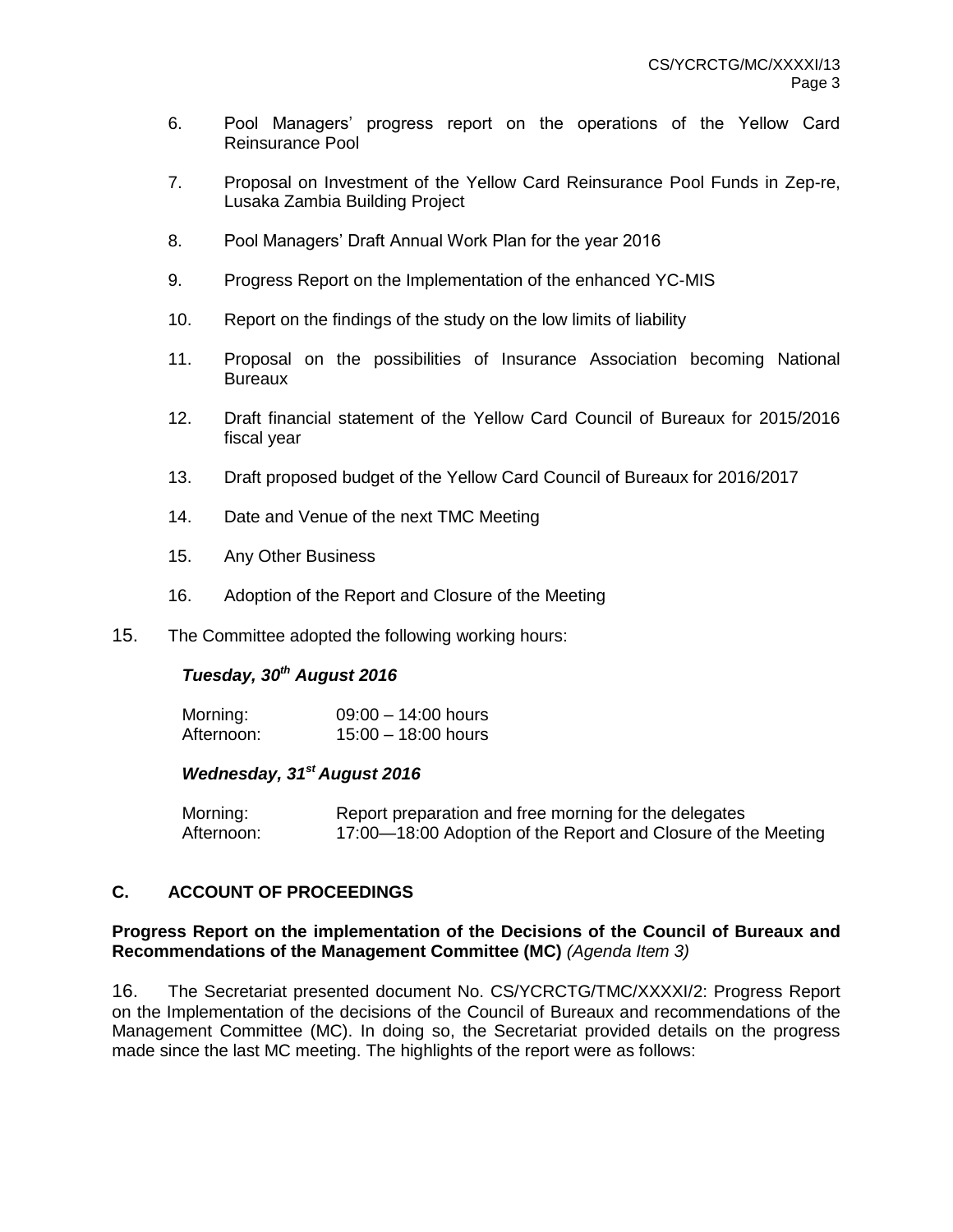# **Capacity Subscription**

17. The position regarding payment of Capacity Subscription to the Yellow Card Reinsurance Pool had not changed as the National Bureaux of Malawi and Sudan had not paid their share of subscriptions.

18. The MC was informed that, the Secretariat mounted a mission to Malawi from 7 – 10 August, 2016 and held consultations with the Coordinating ministry, the Ministry of Trade, Industry and Tourism, the Insurance Association of Malawi, the Reserve Bank of Malawi, the Ministry of Finance and the Malawi Revenue Authority. The MC was further informed that the Secretariat had a meeting with CEOs of the Primary Insurance Companies member of the National Bureau on the challenges of the Insurance Association of Malawi: the National Bureau has in the management and administration of the Yellow Card Scheme and fulfilling its commitment and that the meeting identified and discussed several options to address the issues including the capacity limitation to carry out the day to day functions of the Association and the National Bureau. The Meeting was further informed that the CEOs agreed to consult further and advise the COMESA Secretariat their position on the way forward by end of August 2016.

### *Recommendation*

19. *The MC expressed concern on the lack of progress on the issue of payment of capacity subscription and recommended that:*

- *a) The National Bureau of Malawi should submit it position on the away forward to address its challenges in the management and operations of the Yellow Card scheme in Malawi to the Secretariat by 31st August, 2016; and*
- *b) The Secretariat should continue its engagement with National Bureaux of Sudan and Malawi and report the progress to the 30th meeting of the Council of Bureaux.*

# **Claim Issues**

20. On the claim issues, the MC was informed that the Secretariat held meetings with the Pool Managers and the National Bureau of Kenya, Kenya-Re in May 2016 in Nairobi and agreed as follows to address the issues:

- a) The Pool Managers to provide a detailed statements on outstanding Inter-Bureaux claims per handling Bureau indicating the issuing Bureaux concerned, number of claims and r amounts due by age and reasons for remaining outstanding;
- b) The Pool Managers to focus more on those National Bureaux with high amount of outstanding Inter-Bureaux claims reimbursements; and
- a) The Secretariat to assist in the engagement with the National Bureaux to recover the outstanding amount.

# **i) DR Congo vs. Zambia**

21. On Inter-Bureaux claim between the National Bureaux of DR Congo and Zambia, the MC was informed that the National Bureau of Zambia settled US\$45,089 on 29<sup>th</sup> August, 2016 of the established outstanding amount of US\$115,592. The MC was further informed that the remaining balance of US\$70,503 would be settled within the next three months.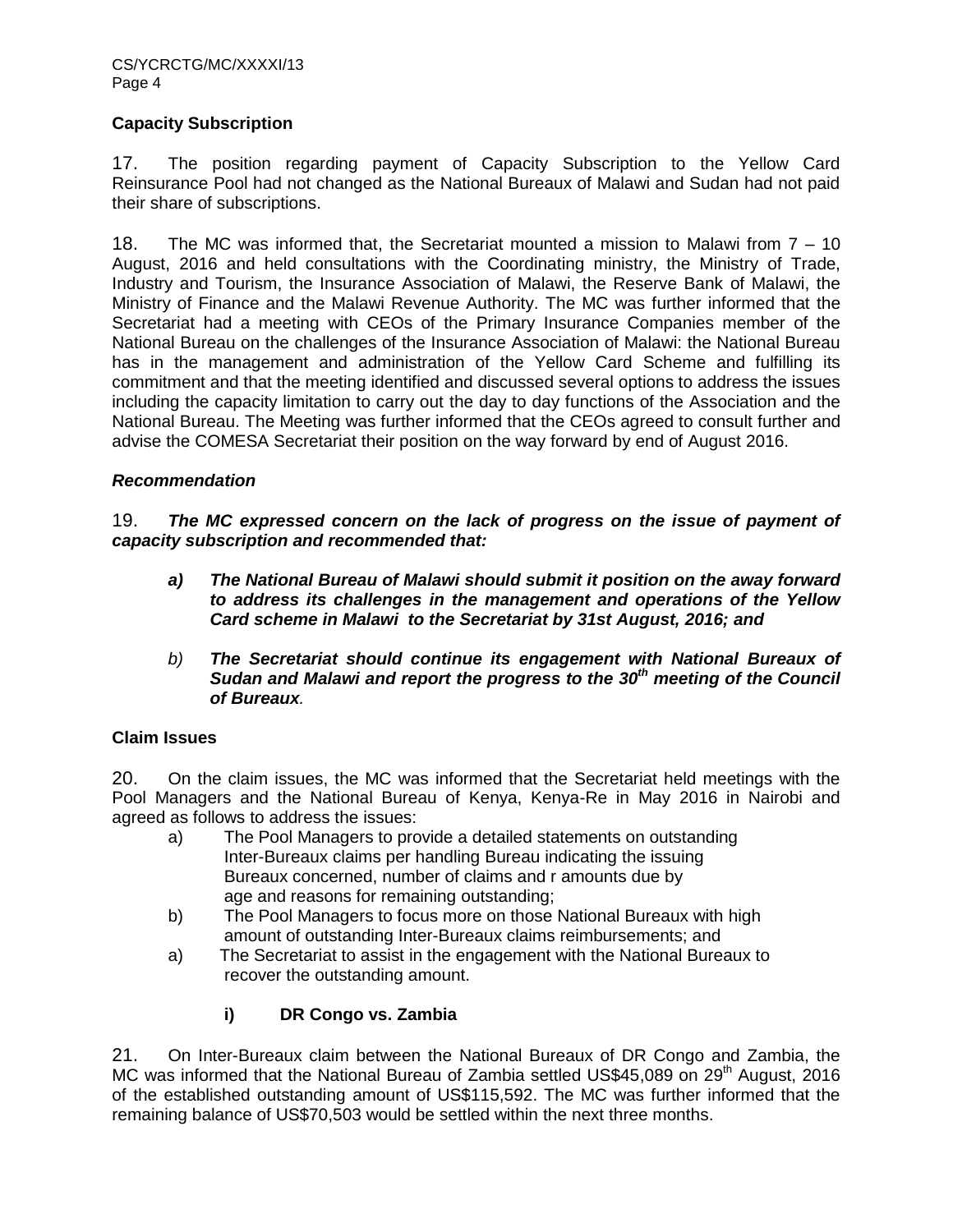# **ii) DR Congo vs. Tanzania, Zimbabwe and Pool**

22. With regards to claims reimbursement to DR Congo by the National Bureaux of Tanzania, Zimbabwe and the Pool, the MC was informed that no progress was made by the National Bureaux of Tanzania and Zimbabwe.

#### **Side meeting held between DR Congo and Tanzania**

23. During the  $41<sup>st</sup>$  Meeting of the MC, the National Bureaux of DR Congo and Tanzania held side meeting on outstanding claims reimbursement of US\$23,471 due to DR Congo and agreed that the National Bureau of Tanzania to provide authorization to the Pool Managers to reimburse DR Congo through the clearing house facility latest by  $15<sup>th</sup>$  September 2016. Accordingly, the Pool Managers would effect the reimbursement to DR Congo.

24. Regarding outstanding Inter-Bureaux claims reimbursement to the Pool Managers recoverable from Tanzania, it was agreed that the Pool Managers should provide the necessary claims supporting documents from the handling Bureau (Burundi) to enable the National Bureau of Tanzania to process reimbursement. The National Bureau of Tanzania would upon receipt of the necessary claim supporting documents should effect payment within 30 days from receipt of the documents and by  $30<sup>th</sup>$  September 2016 at the latest.

### *Recommendations*

### 25. *The MC recommended the following:*

- *a). the National Bureaux of Tanzania and Zimbabwe should hold bilateral meetings with the National Bureau of DR Congo and resolve their claims issues;*
- *b). The National Bureau of Tanzania should provide authorization to the Pool Managers to reimburse the National Bureau of DR Congo the outstanding claims reimbursement of \$23,471; and*
- *c). The Pool Managers should provide the necessary claim supporting documents received from the handling Bureau (Burundi) to enable Tanzania process the payment to the Pool Managers.* 
	- **iii) DR Congo vs. Kenya (ARU Claim)**

26. The MC was informed that further to the re-assessment of the ARU claim at US\$ 90,000 by professional assessor an agreement had been reached with the third party for total loss settlement of US\$90,000. The savage surrendered to SONAS was estimated at \$30,000.

27. The MC was further informed that the National Bureau of DR Congo had its financial resources exhausted due to delayed reimbursement on claims it had settled on behalf of other National Bureaux and requested the Pool to settle the ARU claim on cash call provisions of the Reinsurance Treaty.

#### *Recommendations*

28. *Taking into account the above progress the MC recommended as follows:*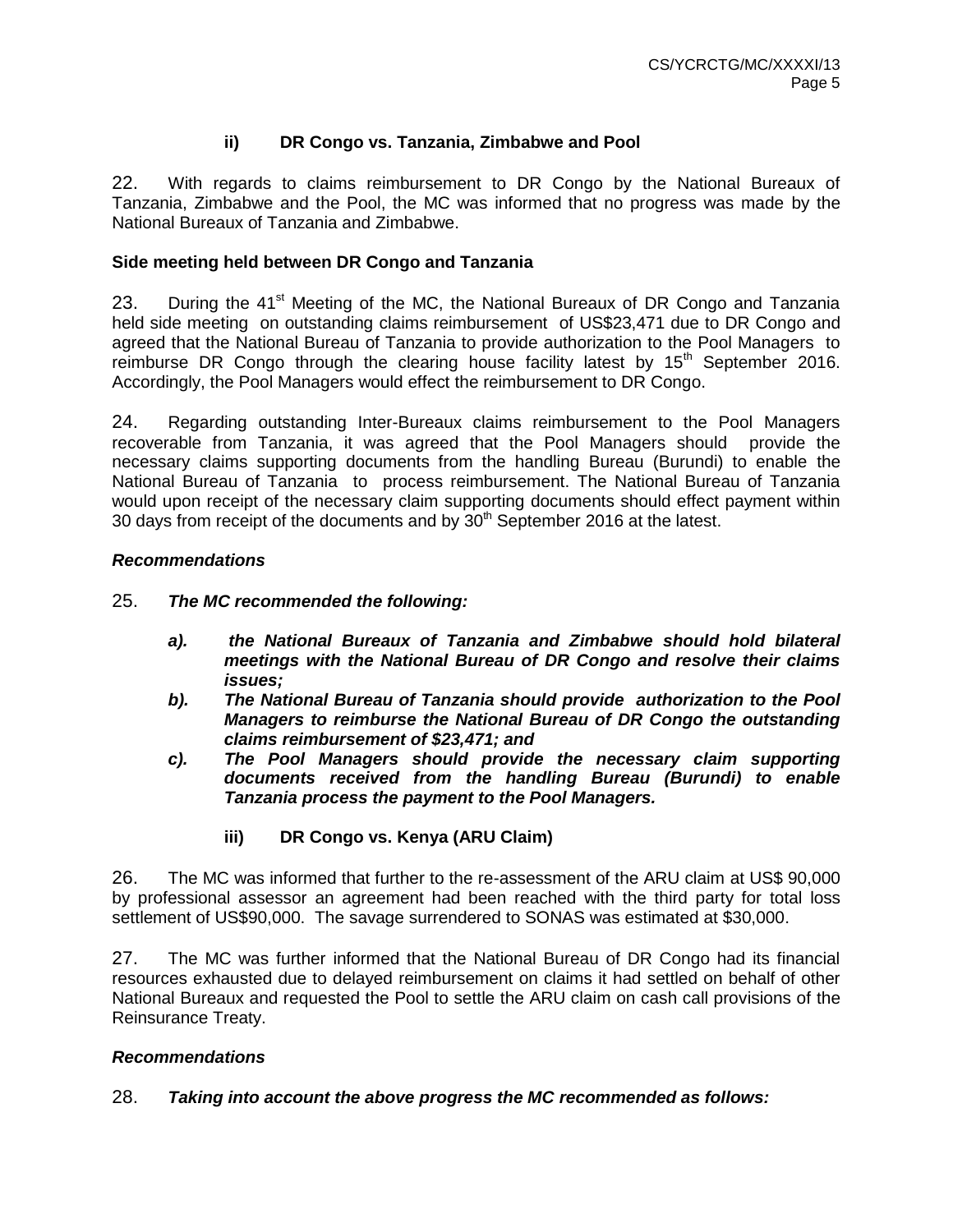- *a) the Pool Managers should provide to SONAS a cash call of US\$90,000 to settle the ARU Claim. The SONAS case should be considered as an exceptional circumstance and the cash call payment should not be considered as precedence; and*
- *b) The Pool Managers and DR Congo should discuss and find an optimal way of disposing off the salvage taking into account the value of the salvage as assessed by the professional assessor and the proceeds should be remitted to the Pool Managers.*

# **iv) DR Congo (Kasumbalesa Fire Accident)**

29. The MC was informed that pursuant to the notification from the handling Bureau (SONAS), the Pool Managers raised the reserve amount to \$1,600,000 as guided by the handling Bureau that there were possibilities of litigation by the claimant. It was reported that the burnt vehicles were 26 from Tanzania, 5 from Zimbabwe, 3 from DR Congo and 13 from South Africa. The MC was informed that there was no progress in the claims process.

# **v) Burundi vs. Rwanda/Pool – WFP claim**

30. Regarding the WFP claim, the MC was informed that the Pool received the initial 2007 assessment report indicating damage to the TP vehicle at \$72,000, copy of the Burundi ACT to establish the provision for TP property damage and justification of late notification of the claim by the handling Bureau to the Pool.

# *Recommendation*

31. *The MC recommended that the Pool Managers should make follow ups with the Reinsurance broker and indicate its final position on the settlement of the claim as soon as possible and by 30th September 2016 at the latest.*

# **vi) Claims reimbursement to Rwanda**

32. The MC was informed that with regards to the Inter-Bureaux claim reimbursement by the National Bureaux of Burundi, Kenya, Uganda, and Tanzania to Rwanda, Kenya and Tanzania had fully reimbursed Rwanda of the reconciled amounts. Burundi paid an amount of US\$26,000 on the reconciled Inter-Bureaux claims amount of US\$ 369,511. Uganda had not paid the off-set amount of US\$27,728 it owed to Rwanda.

# **vii) Zambia vs. Zimbabwe**

33. The MC was informed that the National Bureau of Zimbabwe had not settled the established outstanding claim reimbursement amount of Zambian Kwacha 500,000 to the National Bureau of Zambia.

34. In the discussion that followed the National Bureau of Zimbabwe informed the MC that the Reserve Bank of Zimbabwe had allowed the transfer of funds ZMK500,000 and accordingly the reimbursement would be effected soon.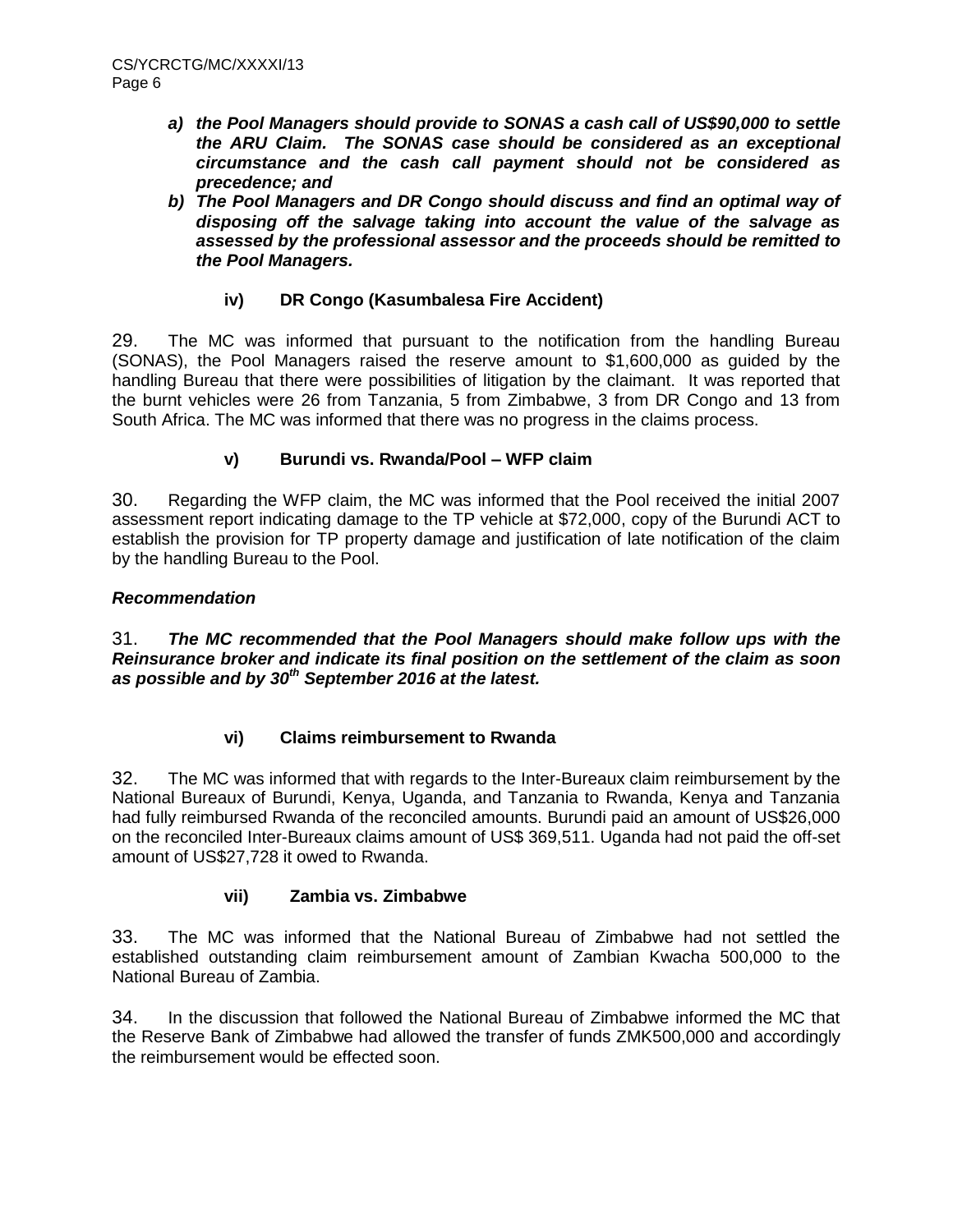#### *Recommendation*

#### 35. *The MC recommended that the National Bureau of Zimbabwe should reimburse Zambia the outstanding claim payment amount of Zambian Kwacha 500,000 as soon as possible before the end of September 2016.*

### **viii) Ethiopia vs. Pool**

36. The MC was informed that with regards to some disparities on the figures for reimbursement between the Pool and the National Bureau of Ethiopia, reconciliation exercises were not carried out.

#### **Strategic Management Session**

37. The MC was informed that pursuant to the decision of the 29th Meeting of the Council of Bureaux on the need to conduct Strategic Management Sessions to discuss on operational challenges, the Secretariat was liaising with the National Bureau of Zimbabwe and COMESA Secretariat Strategic planning Unit to assist in the identification of an expert to facilitate the session.

#### **National Stakeholders' Sensitization Workshops**

38. The MC was informed that pursuant to the decisions of the Council of Bureaux on organization and conducting of National stakeholders' workshop, the National Bureau of Rwanda organized stakeholders' workshop in April 2016 in Kigali, Rwanda and that the workshop was attended by ; the Traffic Police, Government Ministries and Authorities, Transporters, Revenue Authority, Clearing Agencies and Insurance Companies.

39. In the discussion that followed, the representative of the National Bureau of DR Congo informed the meeting that SONAS would conduct National Stakeholders' workshop with the support of the COMESA Secretariat on 1<sup>st</sup> September 2016 for Traffic Polices, Court Authorities, Transporters, SONAS Officers and Agents among others.

#### **The Issue of Yellow Card Forgery originating from Tanzania**

40. The MC was informed that of the nine Yellow Cards purportedly to have been forged were sent to TAWS Security Printer for examination by the National Bureau of Tanzania. . The MC was informed that two were found to be genuine, four were found to be fake and the reset were not examined as they were laminated.

41. The MC was also informed that pursuant to the engagement by the Secretariat, the Printer agreed to provide proposal on the enhancement of security features of the Yellow Cards.

42. In the discussion that followed, the National Bureau of Tanzanian informed the MC that more forged Yellow Cards were confiscated in January 2016 by the Tanzania Insurance Regulatory Authority. The Meeting was further informed that persons from neighboring countries were involved in the issuance of forged Yellow Cards and request for the support of the concerned National Bureaux in tackling the issues.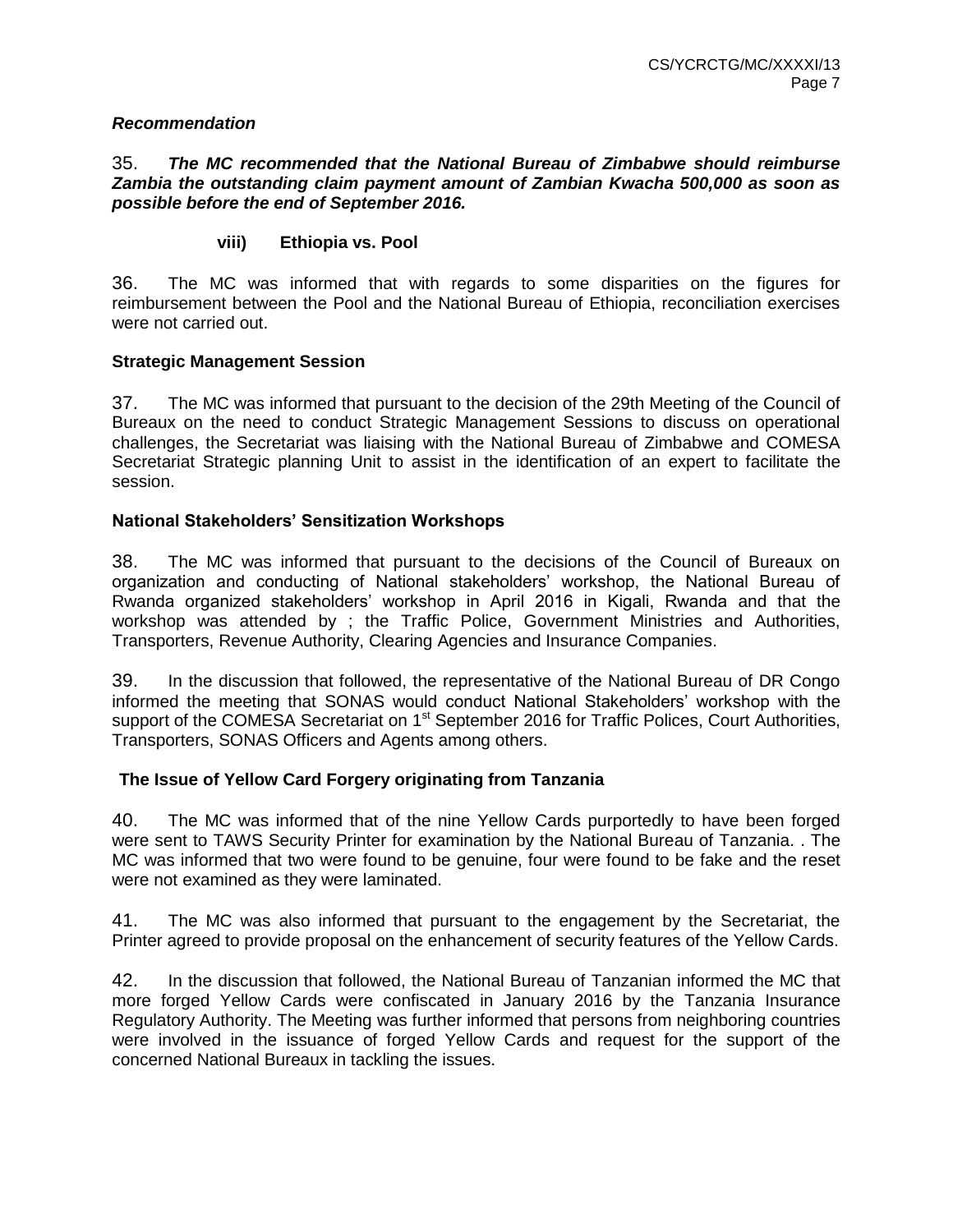#### *Recommendations*

- 43. *The MC recommended that:*
	- *a) The National Bureaux of Kenya and Zambia should work with the National Bureau of Tanzania to address the challenges of issuance of forged Yellow Cards;*
	- *b) The Printer should provide proposal on the enhancement of Security features of the Yellow Cards preferably to the next Council of Bureaux; and*
	- *c) The Printer should provide report to the Secretariat on its findings on the alleged fake Yellow Cards from Tanzania.*

### **Printing and delivery of additional Yellow Card books**

44. The MC was informed on the change of ownership of the printing company from TAWS to M/s Prints Art Ltd. P.O. Box 38092 – 00623 Nairobi, effective from  $1<sup>st</sup>$  September 2016.

45. The MC was also informed that the National Bureaux of Djibouti, Malawi, Uganda and Tanzania had ordered for the printing of additional Yellow Card books of 100,100, 500 and600 respectively.

#### *Recommendations*

- 46. *The MC recommended that:*
	- *a) Secretariat should continue the printing work of the Yellow Cards with the New owners of the Printing company on the same terms and conditions; and*
	- *b) The Secretariat should establish good working relations with the new owners of the Printing Company, namely; Prints Art Ltd.*

#### **Implementation of the Yellow Card Scheme in non COMESA Member States**

47. The MC was informed of the progress made by the Secretariat with regard to the engagement with non-COMESA and COMESA member states that are interested to join and implement the Yellow Card Scheme as follows:

# **i) Angola and Botswana**

48. The MC was informed that the Secretariat mounted a mission in May 2016 to Luanda, Angola and conducted a stakeholders workshop and engaged the concerned stakeholders on the implementation of the Yellow Card scheme in Angola.

49. The MC was further informed that the Secretariat observed that Angolan law with regards to third party motor vehicle insurance recognizes Yellow Card and the Insurance Association of Angol**a** (ASAN) was recognized as the National Bureau of the Yellow Card Scheme in Angola.

50. Regarding Botswana the Secretariat was still making follow ups.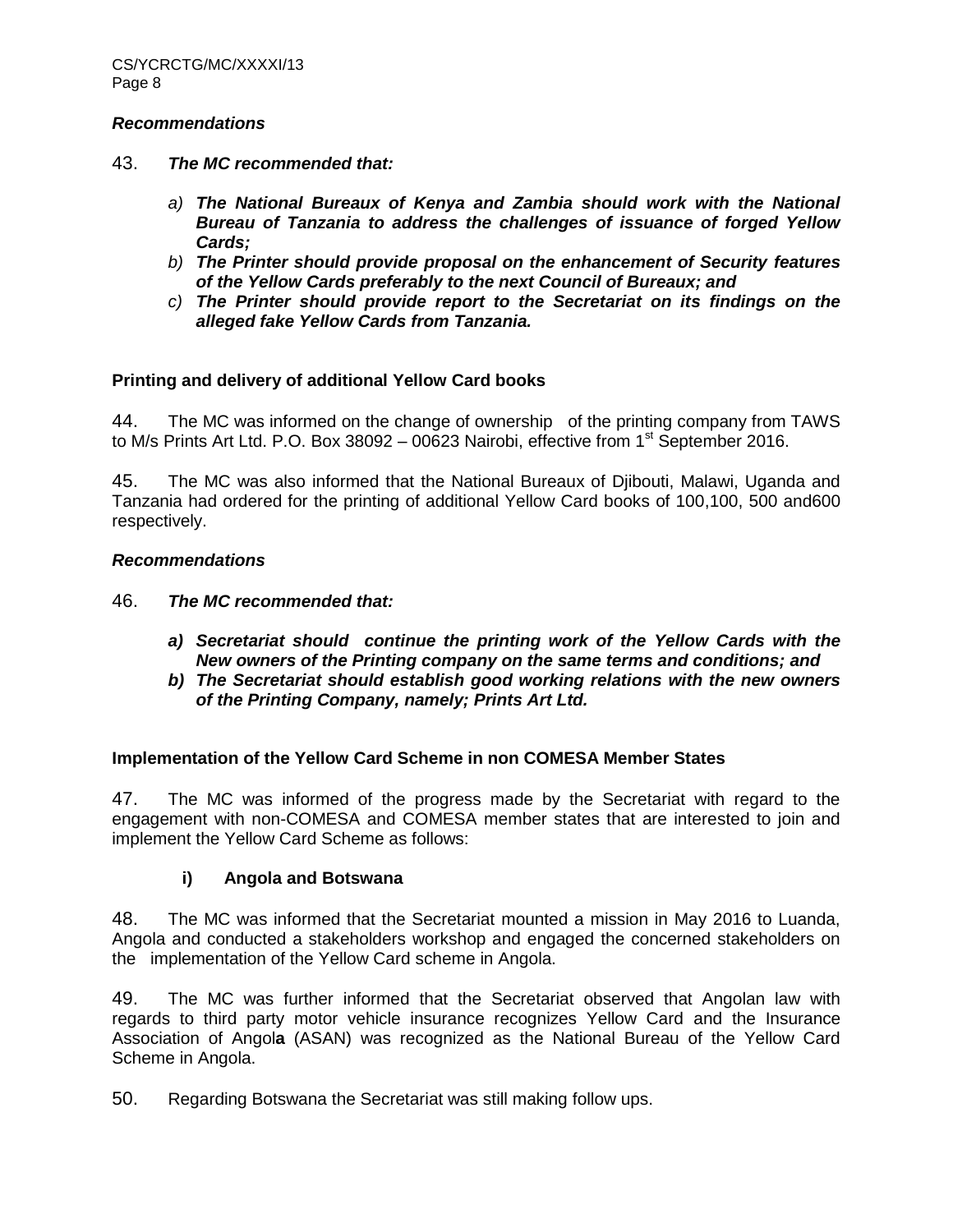### **ii) South Sudan**

51. Regarding South Sudan, the MC was informed that the Secretariat would mount a mission to Juba, South Sudan to engage them on the implementation of the Yellow Card scheme when the situation in South Sudan improves.

### **iii) Swaziland**

52. Regarding Swaziland, the Secretariat was yet to receive feedback on the planned activities on the Yellow Card Scheme by the Coordinating Ministry.

### **Administrative Matters**

### **Recruitment of IT Expert**

53. With regards to administrative matters, the MC was informed that further to the Council of Bureaux decision, the Secretariat through a letter dated 9th March 2016 requested all National Bureaux to advertise the vacancy for the post of IT Expert (P3) and submit the short listed candidates to the Secretariat. The National Bureaux of Burundi, DR Congo, Ethiopia, Tanzania, Uganda, Zambia and Zimbabwe had submitted their short listed candidates for evaluation and subsequent selection by the COMESA Secretariat.

54. The MC was further informed that shortlisting of the applicants for the post of IT Expert was being processed by the Panel established by the Administration Division of the COMESA Secretariat.

#### *Recommendation*

55. *The MC recommended that COMESA Secretariat should expedite and finalize the recruitment of an IT Expert- P3 and that the post should be filled at the earliest possible time and by 30th September 2016.*

**Progress report of the Pool Managers on the operations of the Yellow Card Reinsurance Pool** *(Agenda Item 4)*

56. The Pool Managers presented document number CS/YCRCTG/MC/XXXXI/3, Progress report on the operations of the Yellow Card Reinsurance Pool as at  $30<sup>th</sup>$  June 2016 and the highlights of their presentation were as follows:

# **a) Premium returns**

57. The premium booked by the Pool for the period under review on the Pool Manager's 30% share was US\$1, 109,068 as compared to US\$1, 883,951 as at July 2015 showing a decrease of 41%. The MC was informed that the decrease in premium booked was attributed to among others the following reasons:

- a) National Bureaux not up to date with monthly returns submissions;
- b) Non submission of monthly returns by the National Bureaux of Eritrea, Malawi and Sudan; and
- c) Loss in value of most local currencies against the US dollar in member Countries.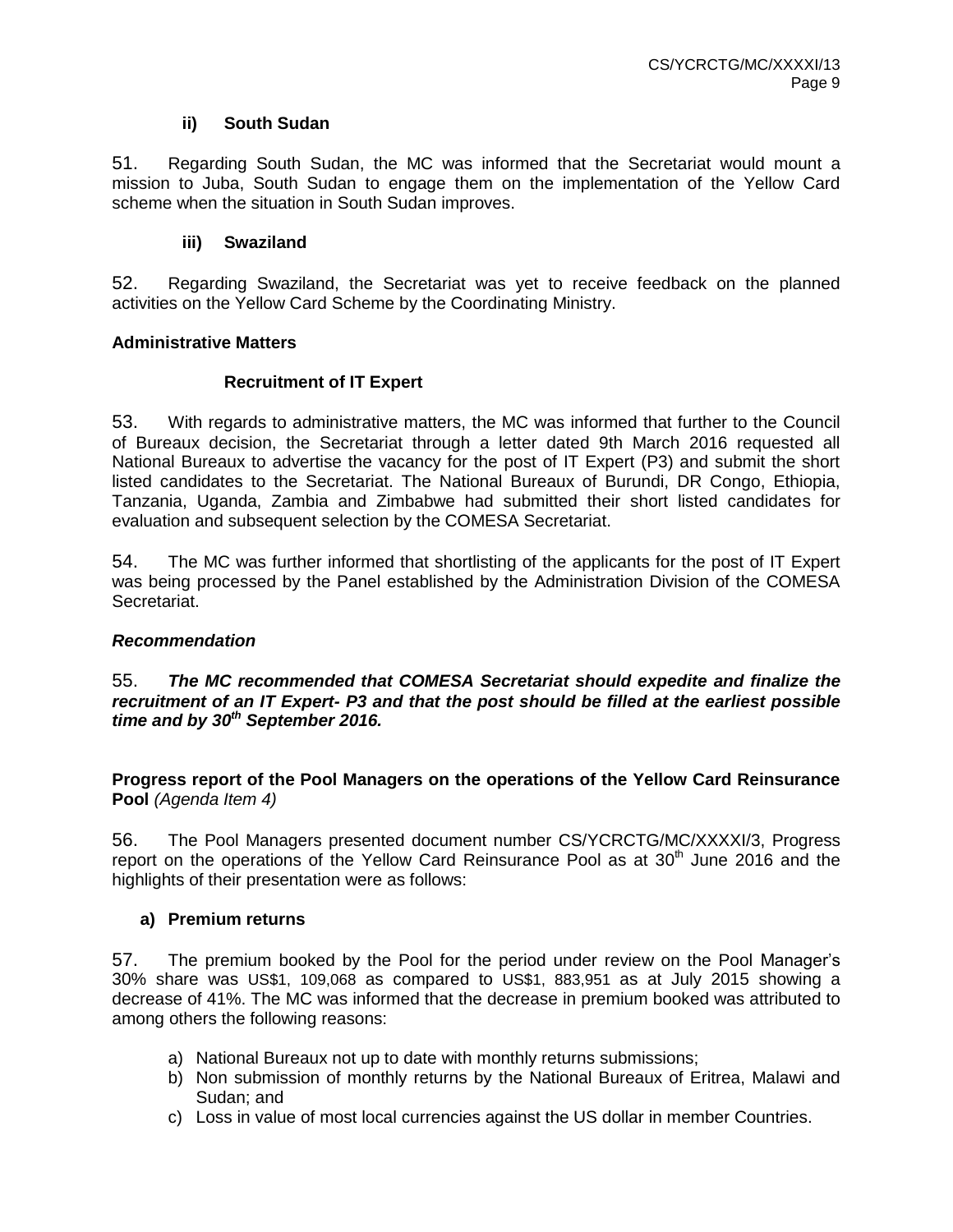58. The Meeting noted the summary of returns submitted by each National Bureau as shown in table 1 below:

| Table I        | 30/6/2016                |                          | <b>Figs</b><br>in<br><b>US\$.</b> |                          |                          |                          |                     |
|----------------|--------------------------|--------------------------|-----------------------------------|--------------------------|--------------------------|--------------------------|---------------------|
| <b>Bureau</b>  | 100%                     | 70%                      | 30%                               | 5%                       | <b>Net</b>               | No. of<br><b>Cards</b>   | <b>UW Period</b>    |
| Kenya          | 917,550                  | 642,285                  | 275,265                           | 13,763                   | 261,502                  | 7,395                    | Var 15 - May<br>16  |
| Tanzania       | 787,980                  | 551,586                  | 236,394                           | 11,820                   | 224,574                  | 10,035                   | Var 15 - Feb<br>16  |
| Ethiopia       | 393,347                  | 275,343                  | 118,004                           | 5,900                    | 112,104                  | 11,224                   | Dec 15 - Mar<br>16  |
| Zambia         | 363,573                  | 254,501                  | 109,072                           | 5,454                    | 103,618                  | 14,597                   | Sep 15 - May<br>16  |
| Zimbabwe       | 346,437                  | 242,506                  | 103,931                           | 5,197                    | 98,734                   | 2,914                    | Jan - April 16      |
| Uganda         | 310,330                  | 217,231                  | 93,099                            | 4,654.95                 | 88,444                   | 3,341                    | Var 15 - Jan<br>16  |
| Djibouti       | 211,867                  | 148,307                  | 63,560                            | 3,178                    | 60,382                   | 923                      | Jan - May 16        |
| <b>Burundi</b> | 193,170                  | 135,219                  | 57,951                            | 2,898                    | 55,053                   | 8,822                    | Jun 15 - Jun.<br>16 |
| D.R<br>Congo   | 107,873                  | 75,511                   | 32,362                            | 1,618                    | 30,744                   | 1,584                    | Jan - Mar 16        |
| Rwanda         | 64,763                   | 45,334                   | 19,429                            | 971                      | 18,458                   | 3,674                    | Var 15 - Feb<br>16  |
| Malawi         | $\overline{\phantom{a}}$ | $\blacksquare$           | $\overline{\phantom{a}}$          | $\overline{\phantom{a}}$ | $\blacksquare$           |                          |                     |
| Sudan          | $\overline{\phantom{0}}$ | $\overline{\phantom{a}}$ | $\blacksquare$                    | $\blacksquare$           | $\blacksquare$           | $\overline{\phantom{a}}$ |                     |
| Eritrea        |                          |                          | ÷                                 |                          | $\overline{\phantom{a}}$ |                          |                     |
| Total          | 3,696,890                | 2,587,824                | 1,109,068                         | 55,453                   | 1,053,615                | 64,509                   |                     |

# **b) Claims**

# **i) Claims intimations below US\$15,000**

59. The total sum owed to the Pool as at 31<sup>st</sup> July 2016 amounted to US\$688,640.

# **ii) Claims intimations above US\$15,000**

60. The total claims reported to date amounted to US\$ US\$15,111,825.37 out of which US\$4,447,768.68 would be retained for the Pool's net account. The amount recoverable from the Reinsurers was US\$ 10,664,056.69. The details of large claims reported to the Pool since inception to date is summarized in table 2 below: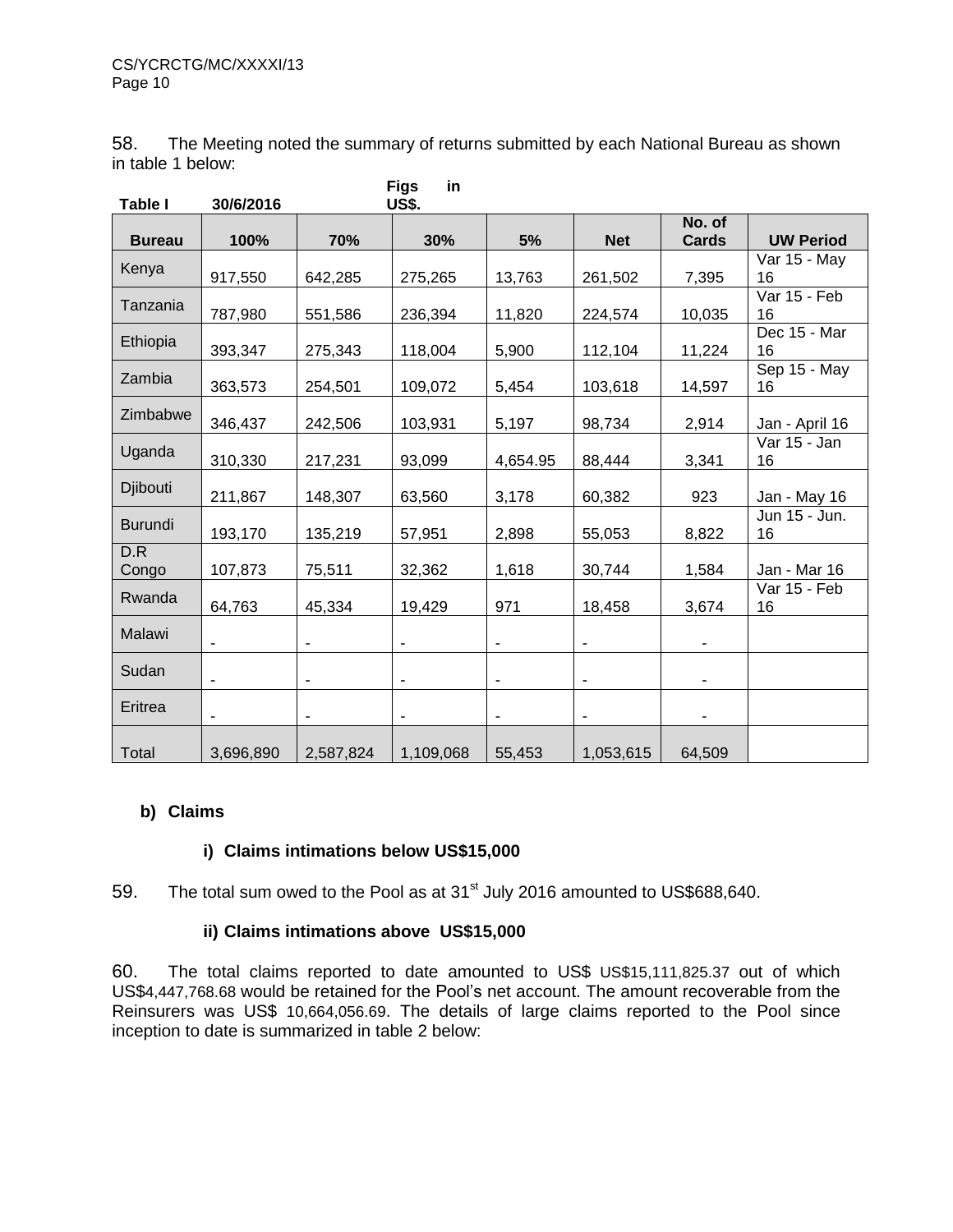**Figs in US\$ STATUS TOTAL RETAINED RETRO** Outstanding | 9,531,194.09 | 2,357,339.93 | 7,173,854.16 Settled  $5,580,631.28$   $2,090,428.75$   $3,490,202.53$ **Total 15,111,825.37 4,447,768.68 10,664,056.69**

61. The MC was informed that the National Bureau of Uganda generated 32% of the total claims, followed by Djibouti with 30% and DR Congo with 13%. The three National Bureaux were responsible for about 75% of the total large claims.

62. The MC was informed the challenges that the Pool Managers had faced in the handling of Pool claims were the following:

- a) Non-submission of updated claims registers by Handling National Bureaux which was exposing the Reinsurance Pool to inadequate reserving;
- b) Provision of scanty claims data and/or inaccurate claims reserves by handling Bureaux;
- c) Inconsistency and overstatement of claims by some National Bureaux; and
- d) Increase in claims litigation for cases where the claim could have possibly been settled out of court, not only add to the claims cost but also results in the delay in claims settlement.

# **c). Outstanding Premium balances due from National Bureaux**

63. The Meeting was informed that the total amount of premium outstanding due to the Pool from National Bureaux was US\$2,508,864.The breakdown of outstanding premium amongst National Bureaux was as shown in the table below:

Table II: Break down of the outstanding premium returns by National Bureaux

|                           | <b>Outstanding Premium Amount</b> |        |
|---------------------------|-----------------------------------|--------|
| <b>National Bureau of</b> | (USD)                             | $\%$   |
| Uganda                    | 765,207.61                        | 30.50% |
| Tanzania                  | 724,777.80                        | 28.89% |
| Ethiopia                  | 309,185.61                        | 12.32% |
| D R Congo                 | 211,826.76                        | 8.44%  |
| Zambia                    | 187,889.52                        | 7.49%  |
| <b>Burundi</b>            | 146,125.76                        | 5.82%  |
| Rwanda                    | 109,629.00                        | 4.37%  |
| Zimbabwe                  | 54,058.87                         | 2.15%  |
| Eritrea                   | 163.08                            | 0.01%  |
| Total                     | 2,508,864.01                      | 100%   |

#### **Table 2**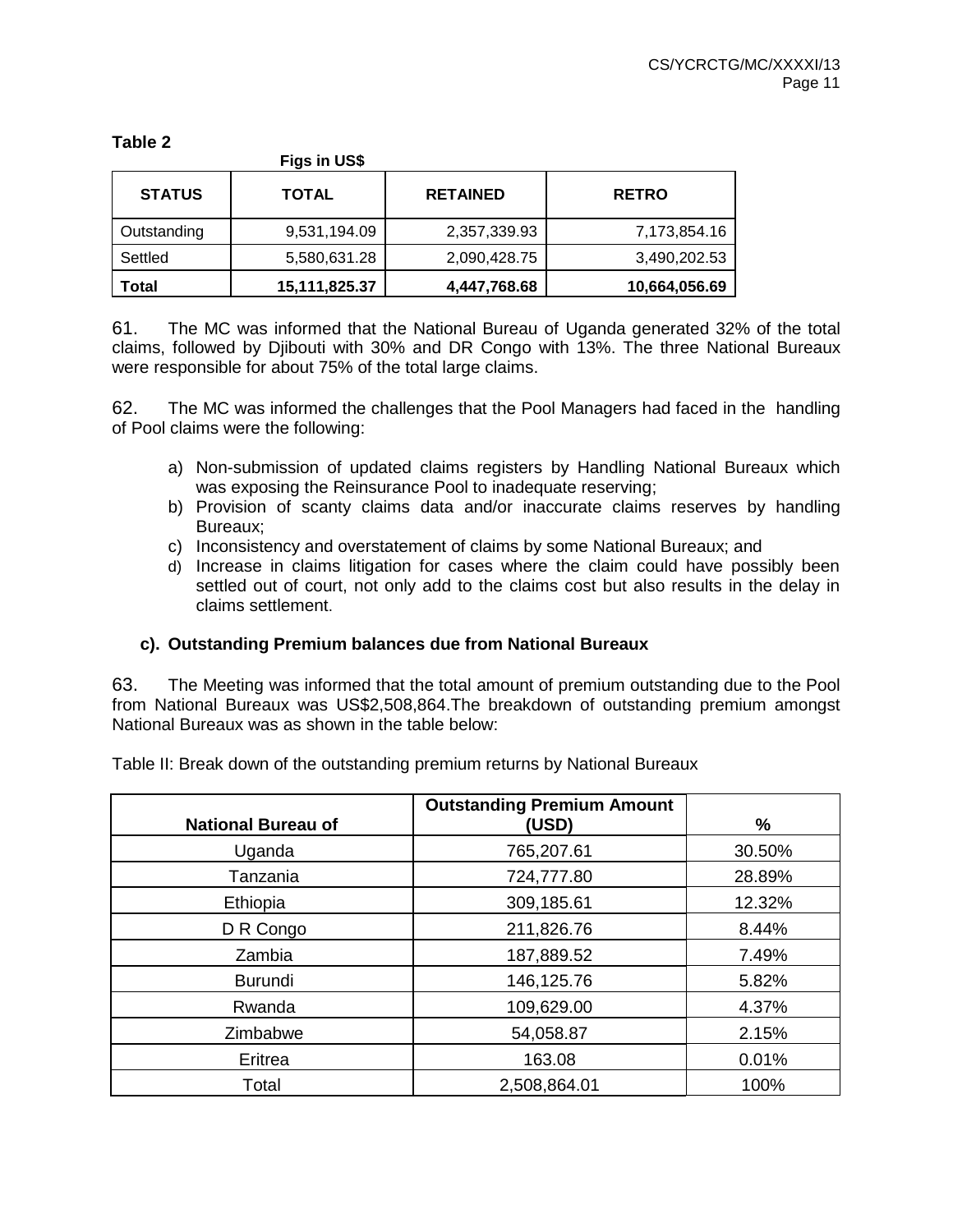#### *Recommendations*

64. *In the discussion that ensued, the MC recommended as follows:*

- a). reiterated earlier Council of Bureaux decision that handing National *Bureaux should provide supporting documents to the Pool and issuing National Bureaux in one of the COMESA official languages and that the cost of translation should be included in the handing claims expenses; and*
- *b). the Pool Managers and SONAS should discuss and come up with the optimal way of disposing off the salvage of the vehicle of the Aru claim.*

#### **d) Retrocession Programme**

65. Regarding the retrocession programme, the MC was informed that Kenya-re was leading the programme with 30% as was last year.

### **e) Premium received by the Pool Managers**

66. The Meeting was informed that the Pool Managers collected a total of US\$947,521.64 as at June 2016 in comparison to US\$808,782.53 collected for the same period in 2015.

### **f) Collection of Excess of Loss Premium**

67. The MC was informed that no premium was collected and remitted by National Bureaux to the Pool Manager on account of Excess of loss Premium despite there been an outstanding of US\$ 276,152.00 due to the Pool from National Bureaux and their member primary Insurance companies.

### **Reinsurance Pool Financial Highlights as at 31st July 2014** *(Agenda Item 5)*

68. The Pool Managers presented document number CS/YCRCTG/MC/XXXXI/4: Reinsurance Pool Financial Highlights as at 30<sup>th</sup> June 2016. In their presentation, the Managers informed the meeting that for the period under review the Pool had recorded a Gross Premium Income of US\$1,109,068- representing a decrease of -61% over the figure reported for 31<sup>st</sup> July 2015, which was US\$2,880,607. The highlights of the developments, specifically on the Gross Premium Income, Reserve Fund, Total Assets, Capacity Subscription and Short Term Investments for the six (6) months period were presented as follows:

The financial highlights as at  $30<sup>th</sup>$  June 2016

|                         | <b>June 2016</b><br>US\$ | <b>December</b><br>2015<br>US\$ |
|-------------------------|--------------------------|---------------------------------|
| Gross premium<br>income | 1,109,068                | 2,880,607                       |
| Reserve fund            | 7,081,951                | 6,712,692                       |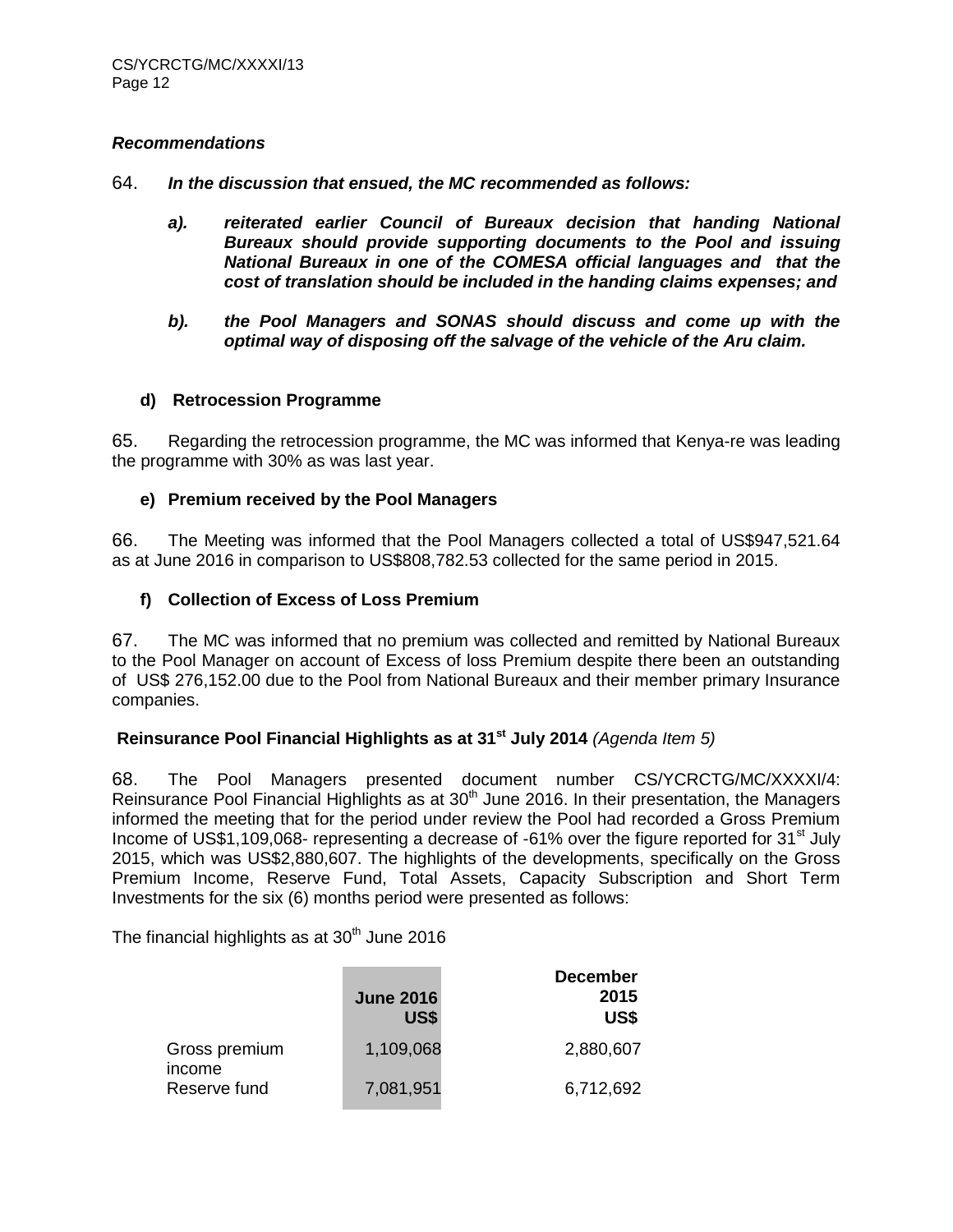| Total assets              | 12,891,744 | 11,455,697 |
|---------------------------|------------|------------|
| Capacity subscription     | 150,000    | 150,000    |
| Short-term<br>investments | 10,519,129 | 9,699.937  |

69. In the discussion that followed the Pool Managers informed the meeting that the decrease in the investment earnings was due to the UD\$1million loan given to the COMESA Secretariat – CVTFS- which had reduced the investment volume accordingly.

70. The meeting noted the financial highlights with concern, particularly on the significant decrease in the Gross Premium income recorded during the six months and urged the Pool Managers and the Secretariat to thoroughly engage the National Bureaux on the issues.

### **Pool Managers' report and financial statement year ended 31st December 2015** (*agenda item 5)*

71. The representative of the Pool Managers presented to the MC document number **CS/YCRCTG/**MC/XXXXI/5 COMESA Yellow Card Reinsurance Pool Managers' Report and Financial Statement as  $31<sup>st</sup>$  December 2015. In presenting the report, he pointed out that:

- i) The Pool recorded a Gross Premium Income of US\$2,880,607 during the period ended 31<sup>st</sup> December 2015, which shows an increase of 2.6% over the corresponding figure of US\$2,806,775 generated in 2014;
- ii) The National Bureaux of Kenya , Tanzania , Zimbabwe and Ethiopia generated the highest Premium Income, 27.1%, 16.8% 14.3/ and 14% respectively;
- iii). Provision for outstanding claims including IBNR was \$ 3,330,502 in 2015 compared to\$2,992,195 in 2014;
- iv). The volume of investments during the period ended  $31<sup>st</sup>$  December 2015 rose to US\$9,699,937 from US\$ 8,623,444 as at 31<sup>st</sup> December 2014. This was mainly due to increased remittances from member National Bureaux. The income realized from Investment during 2015 was \$454,709;
- iii) There was no change in the recovery of outstanding Excess of loss premium owing from member Bureaux as the amount stands at \$918,109 as at December 2015; and
- iv) The Pool Management fee incurred for the fiscal period was \$288,061.
- 72. The MC noted the financial highlights as shown below: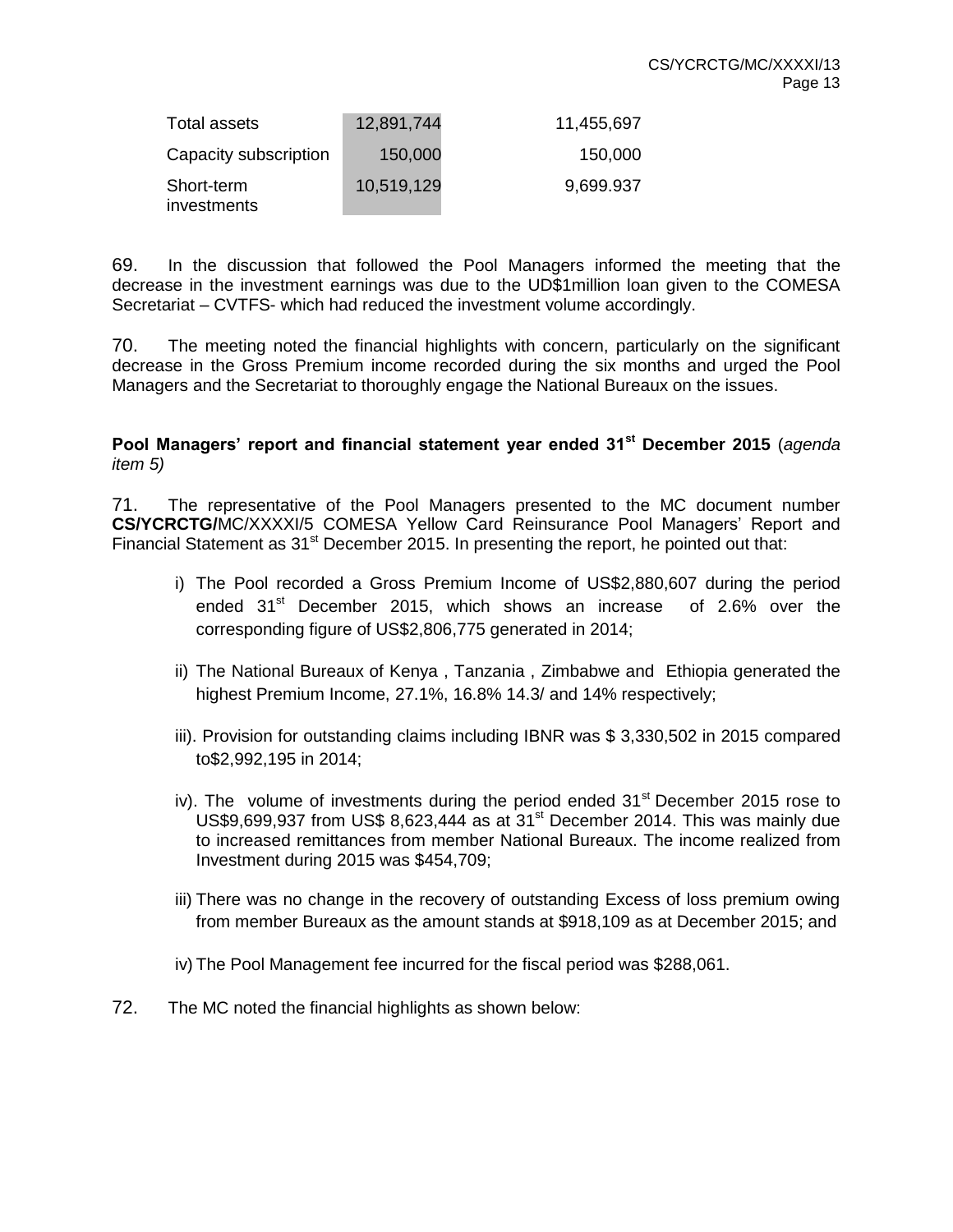|                        | 2015<br>US\$ | Growth<br>% | 2014<br>US\$ | Grow<br>% |                  |
|------------------------|--------------|-------------|--------------|-----------|------------------|
| Gross premium income   | 2,880,607    | 3           | 2,806,755    | 29        | .034             |
| Reserve fund           | 6,712,693    | 15          | 5,836,158    | 13        | $^{\prime}$ ,442 |
| Total assets           | 11,455,697   | 11          | 10,364,492   | 21        | 2,614            |
| Capacity subscription  | 150,000      | (40)        | 250,000      | (9)       | 00 <sub>0</sub>  |
| Short-term investments | 9,699,937    | 12          | 8,623,444    | 25        | ,090             |
|                        |              |             |              |           |                  |

# Management letter

73. The Pool Managers further presented the Management letter of the External Auditors: Deloitte and Touche, addressed to the Management Committee. The Committee considered the issues raised by the external Auditors which included underwriting income completeness, unallocated receipts in receivables, long outstanding balance and bad debts provisional policy.

74. During the discussion that followed the Pool Manager informed the meeting that one National Bureau who submitted a premium return amounting US52,000 for the six months in 2015 had submitted only US\$26,000 for the same period in 2016, this particular National Bureau was not adhering to the directive of the Yellow Card scheme in respect of payment of premium cession to the Pool that the cession payment should be made on the basis of the exchange rate on the date of the issuance of the Yellow Card. However the National Bureau was using the exchange rate on the date of payment of cession to the Pool which was a lower rate of exchange. The Pool Managers urged that MC to take necessary action on National Bureau who manipulate exchange rate in order to pay less premium cession to the Pool than what they ought to pay.

# *Recommendations*

75. *Following the discussion on the Management letter, the MC recommended as follows:*

- *i) The Secretariat should come with lasting solutions to address the challenge in the implementation and operation of the YC-MIS; and*
- *ii) The Pool Manager should include the issue of unallocated receipts in receivables in their annual work plan and show how and when they would resolve the issues.*

76. *In order to address the issue of long outstanding unpaid balance, namely; (a) excess of loss of premium, (b) inter- bureau debts , (c) retro debts and (d) Long outstanding balance and (d) premium cession due from members, the MC recommended as follows:*

*a) National Bureaux should with immediate effect issue 30days notice of suspension to primary Insurance companies who fail to fulfill their commitment in line with the provisions of the Yellow Card instrument;*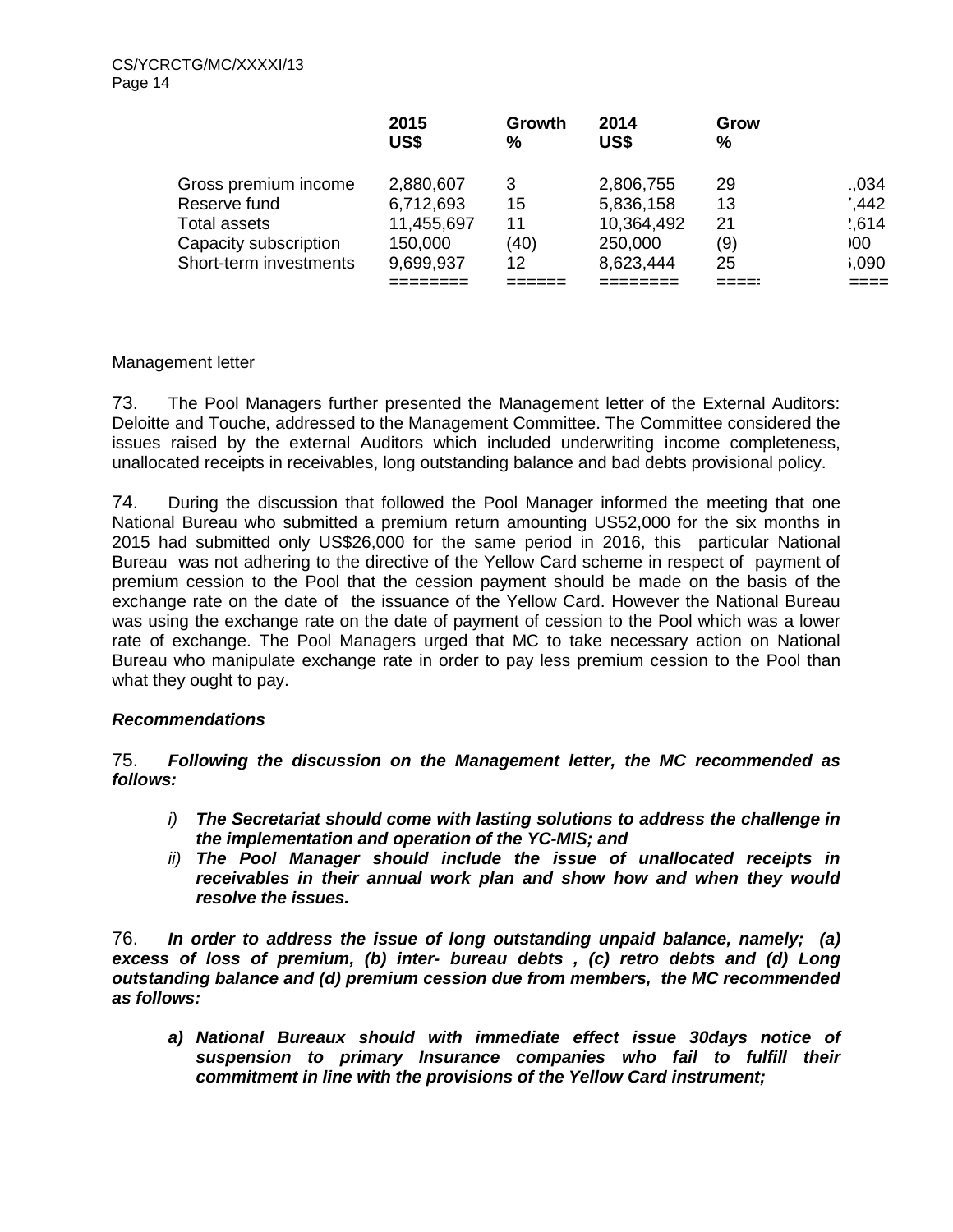- *b) National Bureaux should suspend Primary Insurance companies who fail to comply in meeting their commitments within the 30 days' notice of suspension given;*
- *c) The Pool Manager should strictly adhere to the operations manual onto the handing, payment and reimbursement of Inter- Bureaux clams.*
- *d) National Bureaux who fail to take measures/actions on their member insurance companies who have not fulfilled their commitment in accordance with the Yellow Card instrument would be suspended from receiving setting allowance when participation in the management Committee. The measures will be lifted when the Management committee is satisfied with the action taken by the National Bureau and or results achieved*
- *e) National Bureaux should submit detail activity report as part of their country report to the Council of Bureaux on the issues of long outstanding unpaid balance issues listed above under item 75*

77. *The Management Committee recommended further that Pool Managers should submit their bad debts provision policy for consideration by the 30th meeting of the Council of Bureaux,*

#### *Recommendations*

78. *The Committee received the External Auditors' Report and agreed to recommend to the Council of Bureaux the following:*

- *a) The Current Reinsurance Pool Auditors, Delloite & Touche, be appointed as External Auditors for the year 2016(refer Article 6.4(i) of the Pool Constitution); and b) The audited accounts be*
- *submitted for consideration and approval, as provided in Article 6 item 4 (d) and (f) of the Constitution of the COMESA Yellow Card Reinsurance Pool.*

### **Proposal on investment of the Yellow Card Reinsurance Pool funds in Zep-Re, Lusaka Zambia building project** *(Agenda item 7)*

79. The Secretariat presented document number CS/YCRCTG/MC/XXXXI/6, Proposal on investment of the Yellow Card Reinsurance Pool funds in Zep-Re, Lusaka Zambia building project. In his presentation, he recalled the decisions of the Twenty - Ninth Meeting of the Council of Bureaux of the Yellow Card Scheme held in Kigali, Rwanda from 28 - 30 October 2015 regarding concerns of low level of returns on investment of Pool funds and having considered the proposed investment options presented by the Pool Managers, the Council of Bureaux decided that the Yellow Card Scheme Reinsurance Pool should expands its investment options to include the following:

- a) Investment in Sovereign Bonds of Governments of COMESA and wider African Region;
- b) Investment in Real Estate within COMESA Region subject to a limit of 20% of Pool's total Investments; and
- c) Investment in Equities of listed companies in the region.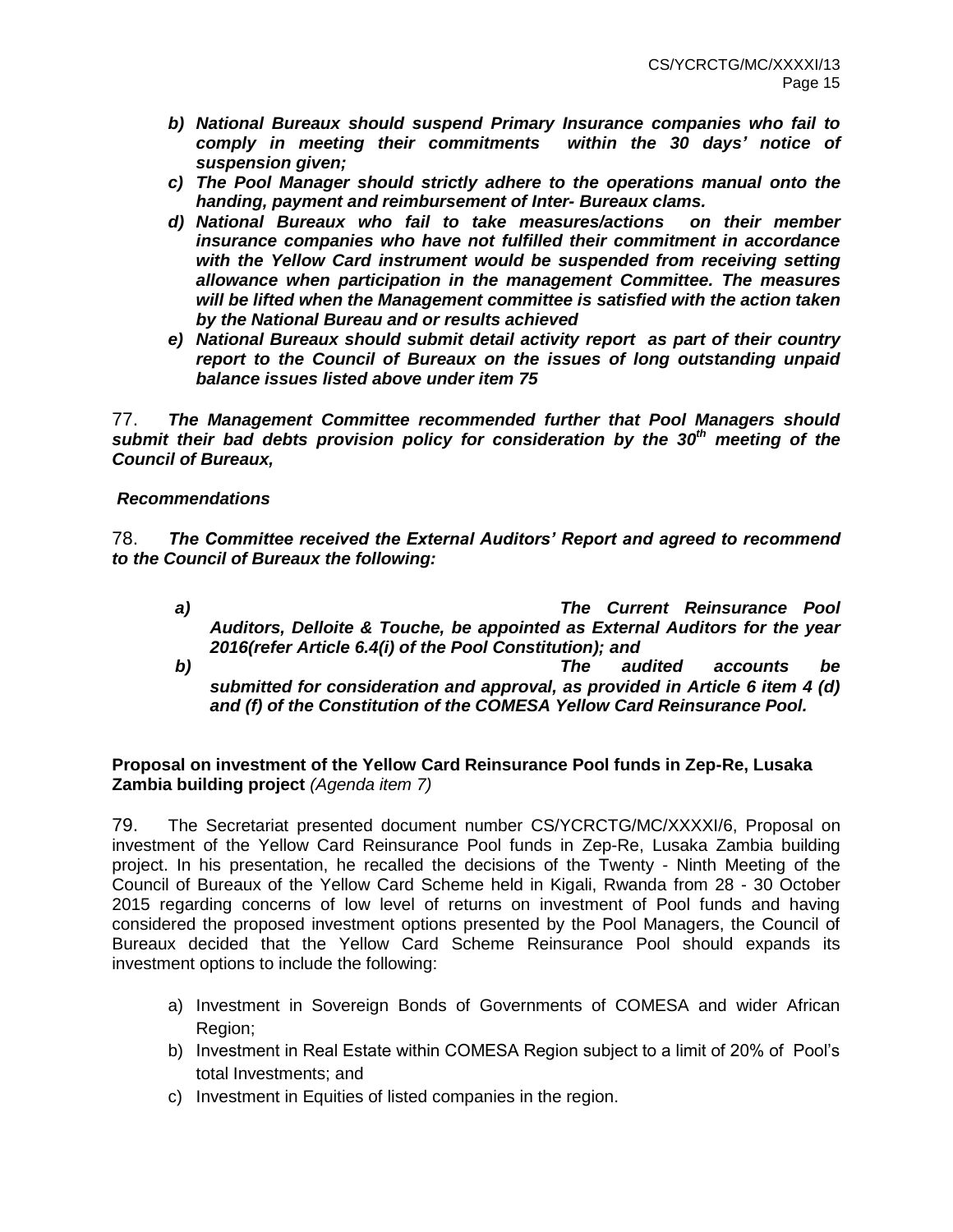80. The Management Committee was informed that taking into account the decisions of the Council of Bureaux and having noted the long term investment plans of ZEP-RE( PTA Reinsurance Company): the Managers of the Yellow Card and Regional Customs Guarantee (RCTG CARNET) Schemes in their plan to invest in the constructions of office buildings in Zambia, Zimbabwe and DR Congo, among other countries, the Secretariat expressed interest and had engaged Zep-Re with a view to explore the possibility of entering into a joint venture and partnering in their investment project on office building construction in Lusaka, Zambia.

81. The MC was informed that the Management of Zep-Re having noted the interest and considered the request made by the COMESA Secretariat and consulted with its Board of Directors has in principle agreed to enter into a partnering arrangement with COMESA Yellow Card Secretariat in their office build construction project in Lusaka. The MC was further informed that it was agreed that detailed discussions/negotiation would be held once an approval on the proposed investment was given to the COMESA Secretariat by the 41<sup>st</sup> Meeting of the Management Committee of the Yellow Card scheme. Accordingly, the proposal on long term real estate investment was presented for consideration by the Management Committee.

82. With regard to the experiences of the Reinsurance Pool (RI) funds Investment, the meeting was informed that the investments of the Reinsurance Pool funds was exclusively in short term instrument, namely; fixed deposit with various banks, which had not created significant value to the overall asset (growth) of the Yellow Card scheme, despite the significant increase in investment portfolio value during the years due to the following reasons:

- i. The rate of interests was low; on average between 3 to 4 per cent per annum;
- ii. The investment was limited to short term fixed deposits and government securities (highly liquid financial instruments) though the Pool financial obligations, namely: outstanding claims provisions or reserves was low; and
- iii. There was no diversification.

83. With regard to the Reinsurance Pool exposure the meeting was informed that given the significant increase in investment portfolio value and total asset of the YC Pool, which now stood at US\$13million and taking into account the low rate of claim retention of the Pool and relative high level of cash flow, the Pool exposure was low, as shown in the table below. Pursuant to the decision of the  $29<sup>th</sup>$  meeting of the Council of Bureaux it was the right time for the Pool to expand its investment on long term investment real estate.

# **Reinsurance Pool Exposure during 2013-2016**

| 1<br>Ш<br>0 | ı |  |
|-------------|---|--|
|             |   |  |

| Underwriting<br>Year | of<br>No.<br>Claims | <b>Claims</b><br>Total<br>amount | <b>Total Retention</b> | Total<br>Paid | Total<br>outstanding |
|----------------------|---------------------|----------------------------------|------------------------|---------------|----------------------|
| 2013-2016            | 61                  | 3,413,900.63*                    | 900,000.00             |               | 180,000 720,000.00   |

*Note: One large claim was reported in 2014, such claim usually occurs once in many years.*

84. The Meeting was further informed that the proposed joint project of office building construction in Lusaka Zambia was a unique opportunity which the Yellow Cards scheme should take advantage of. The Meeting the noted the description of the investment projectproperty owned by Zep-re as follows: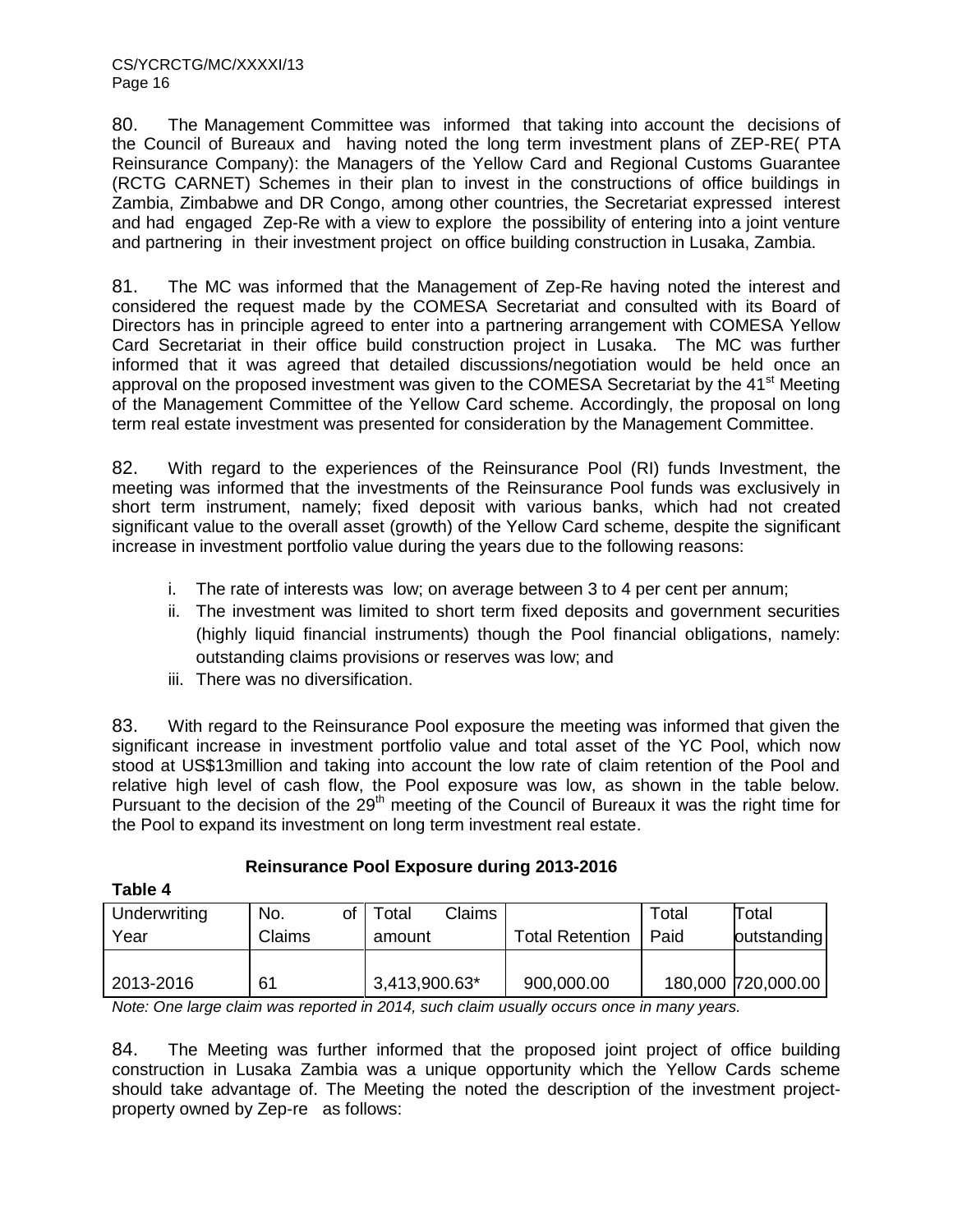- i. The Investment: a real estate development of a Grade A commercial office block: on Stand No. 20845, Alick Nkhata Road, Mass Media, Lusaka, which is a prime location;
- ii. The project: a construction of commercial office with two towers comprising 8 floors on the front tower and 9 floor on the rear tower, as shown in Annex I;
- iii. The Area : 0.9920 hectare (2.4512 acres);
- iv. Consultants advised: best use of property is high end office development in view of excellent location in a prime mixed commercial/residential area of Mass Media with easy access to the airport, town Centre and various amenities amongst them the shopping Centre, filling stations and high cost residential areas.
- v. Estimated cost of the project : US\$15million excluding the cost of the land which estimated to be about \$1m or so
- vi. Project period :three/four years from 2016
- vii. The design: have amble parking with 502 parking bays serving 9,400 square metres of lettable space or 5 parking bays per 100 square metres of lettable space against minimum for grade A standard of 3.
- viii. Current status: design works completed and negotiation with the selected two tender winners on going.
- ix. Other features of the project:
	- a. Bore hole and standby generator included.
	- b. Secure environment given the proximity to military airport.
	- c. Should attract quality tenants looking for high quality office accommodation in a secure environment.
	- d. Lusaka is among the most attractive cities for property investments given past impressive economic growth and strong rise in FDI volumes.

85. The meeting was informed of the projection of the Yellow Card RI Pool Key Financial Elements as show in the table below:

|                                                                | 2013         | 2014         | 2015         | 2016         | 2017         | 2018         |
|----------------------------------------------------------------|--------------|--------------|--------------|--------------|--------------|--------------|
|                                                                |              |              |              |              |              |              |
| <b>GPI</b>                                                     | 2,181,034.00 | 2,806,755.00 | 2,880,607.00 | 3,200,000.00 | 3,500,000.00 | 3,850,000.00 |
|                                                                |              |              |              |              |              |              |
| <b>RECEIPTS</b>                                                | 2,554,288.93 | 2,888,855.64 | 2,726,234.11 | 3,000,000.00 | 3,300,000.00 | 3,600,000.00 |
|                                                                |              |              |              |              |              |              |
| INTER-<br>&<br><b>BUREAU</b><br>POOL CLAIMS<br><b>PAYMENTS</b> | 527,617.95   | 351,021.75   | 320,213.86   | 1,071,372.00 | 1,250,000.00 | 1,500,000.00 |
| <b>MANAGEMEN</b><br>T FEE                                      | 202,492.00   | 218,103.00   | 280,675.00   | 288,060.70   | 320,000.00   | 350,000.00   |
| <b>OUTWARD</b>                                                 | 245,700.00   | 368,550.00   |              | 432,000.00   | 472,500.00   | 519,750.00   |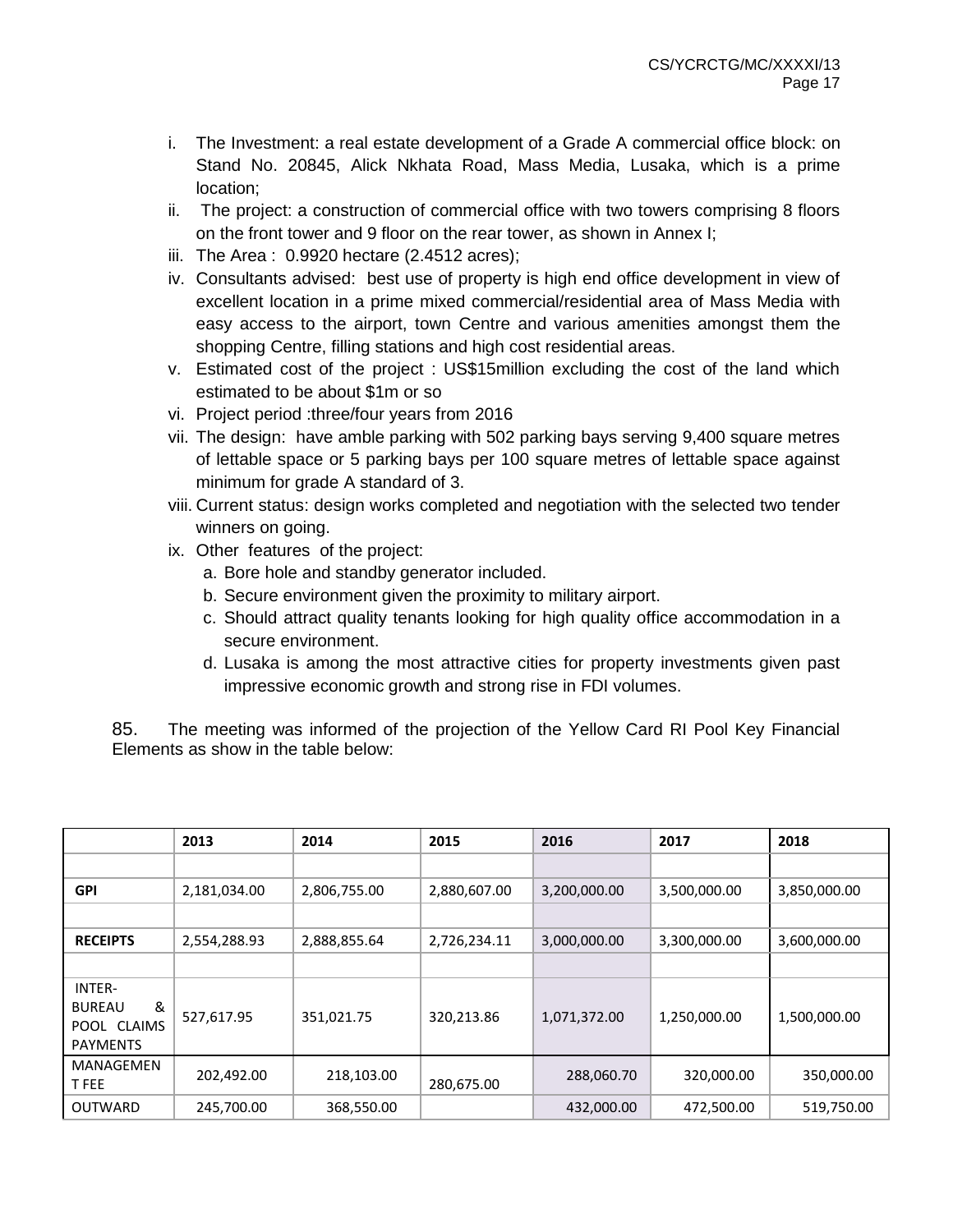CS/YCRCTG/MC/XXXXI/13 Page 18

| PREMIUM                                    |              |              | 380,228.00   |               |               |               |
|--------------------------------------------|--------------|--------------|--------------|---------------|---------------|---------------|
| OU-<br><b>TOTAL</b><br><b>TGO</b>          | 975,809.95   | 937,674.75   | 981,116.86   | 1,791,432.70  | 2,042,500.00  | 2,369,750.00  |
|                                            |              |              |              |               |               |               |
| <b>NET RECEIPTS</b>                        | 1,578,478.98 | 2,537,833.89 | 2,406,020.25 | 1,928,628.00  | 2,050,000.00  | 2,100,000.00  |
|                                            |              |              |              |               |               |               |
| <b>INVESTMENT</b><br>S                     | 6,916,090.00 | 8,623,444.00 | 9,696,532.00 | 11,500,000.00 | 13,500,000.00 | 15,500,000.00 |
|                                            |              |              |              |               |               |               |
| <b>CLAIMS</b><br><b>COVER</b>              | 13           | 25           | 30           | 11            | 11            | 10            |
|                                            |              |              |              |               |               |               |
| OUT-GO<br><b>COVER</b>                     | 7            | 9            | 10           | 6             | 7             | 7             |
|                                            |              |              |              |               |               |               |
| <b>OF</b><br>40%<br><b>INVESTMENT</b><br>S | 2,766,436.00 | 3,449,377.60 | 3,878,612.80 | 4,600,000.00  | 5,400,000.00  | 6,200,000.00  |
|                                            |              |              |              |               |               |               |
| 50%<br><b>OF</b><br><b>INVESTMENT</b><br>S | 3,458,045.00 | 4,311,722.00 | 4,848,266.00 | 5,750,000.00  | 6,750,000.00  | 7,750,000.00  |

**NOTE:** 

**POOL CLAIMS & INTER-BUREAU CLAIMS NOTIFICATIONS HASBEEN SLOW ; THE 2016 AMOUNTS ARE BASED ON ACTUALS TO-DATE & KASUMBALEZA CLAIM NOTIFICATION ASSUMED GOING FORWARD CLAIMS INTIMATIONS BY NATIONAL BUREAUXWILL BE PROMPT**

86. On the Benefits of the proposed long term investment the meeting was informed that Investment in long term real estate has, among other two main benefits, namely diversification and high-quality fixed income. The investment would create good value and benefits to the stakeholders (the National Bureaux and Primary Insurance companies) in reducing their annual budget contribution, minimizing Secretariat expenditure, increase dividends, enhance the image, prestige and value of the Yellow Card scheme and eventually would enable the Yellow Card Scheme to achieve its long term objective of establishing an independent and selfsustained COMESA secretarial institution.

87. Concerning Measures to mitigate investment risk, the meeting was informed that Insurance investment risk is different from that which a typical fund manager would describe as investment risk. Insurance investment risk was when investments become insufficient to pay the liabilities due to adverse changes in capital markets. This requires, among others (a) to manage the potential mismatch in value of its assets and liabilities and to ensure that such a mismatch would not endanger the company (the Pool) and (b) to hold enough capital to cover all eventualities (claims including unexpected large claims). Such danger was expected to be less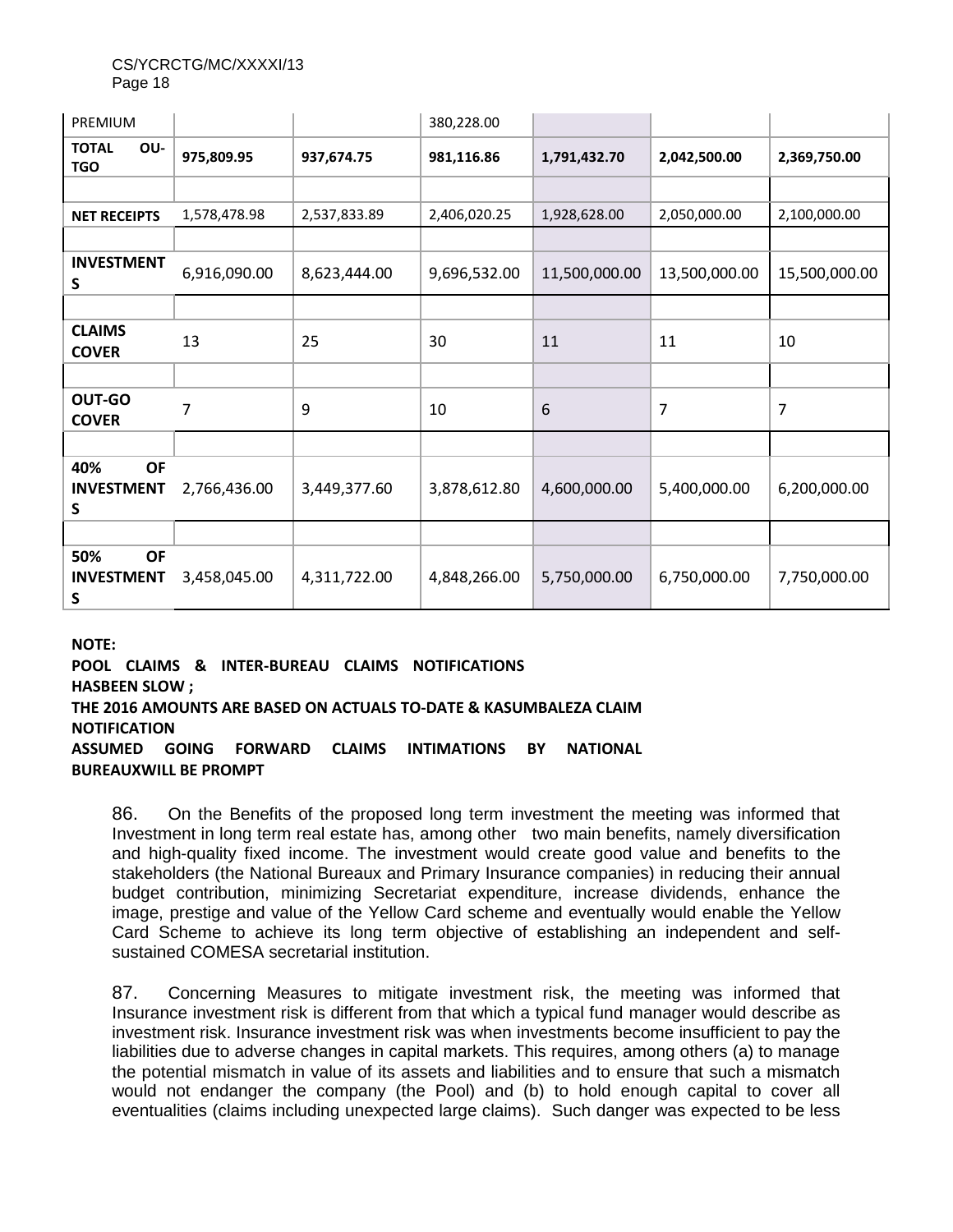in the Yellow Card Reinsurance Pool due to peculiar nature of its arrangement and measures put in place by the Pool Managers. However, in order therefore to minimize investment risk in the Pool funds, it was important that the Pool Managers:

- a) Put in Place a clear investment policies and guidelines; and
- b) Conduct an investment health checkup periodically

88. The Management Committee considered the proposed investment with appreciation.

89. The 41st Meeting of the Management Committee, having considered the proposed investment, approved the proposed investment and directed the Secretariat to proceed and conclude the partnering arrangement with Zep-Re in the office building construction project in Lusaka, Zambia, at the possible favorable terms.

#### *Recommendations*

- 90. *The 41st meeting of the Management Committed recommended that:* 
	- *a) The limit of Investment in Real Estate within COMESA Region be increased from 20% to 50% during the project period : 2016 to 2018;*
	- *b) The total investment – or partnering arrangement with Zep-Re should not exceed 50% of the total value of the project ;*
	- *c) The Secretariat should take the necessary action required to ensure the efficiency and success of the joint venture between the Council of Bureaux and Zep-Re;*
	- *d) The Secretariat should negotiate with Zep-re on long term payment of the cost of the land with an area of 0.9920 hectare or 24512 acres; and*
	- *e) The Secretariat should submit progress report of the joint venture to MC and Council of Bureaux meetings.*

91. *The Management Committee further recommended that in order to minimize investment risk in the Pool funds the Pool Managers should:*

- *a) Put in Place a clear investment policies and guidelines and*
- *b) Conduct an investment health checkup periodical.*

#### **Pool Managers' draft Annual Work Plan for the Year 2016/17** (*agenda item 8)*

92. The Pool Managers presented document number CS/CYCRTCG/XXXXI/7, Pool Mangers' draft Annual Work Plan for the Year /16/17. The Management Committee was informed that the draft annual work plane was presented pursuant to the decision of the  $29<sup>th</sup>$ Meeting of the Council of Bureaux.

#### *Recommendations*

- 93. *In this discussion that followed the MC recommended as follows:*
	- *a). the draft Annual work plan for the year 2016/17 be reviewed jointly with the*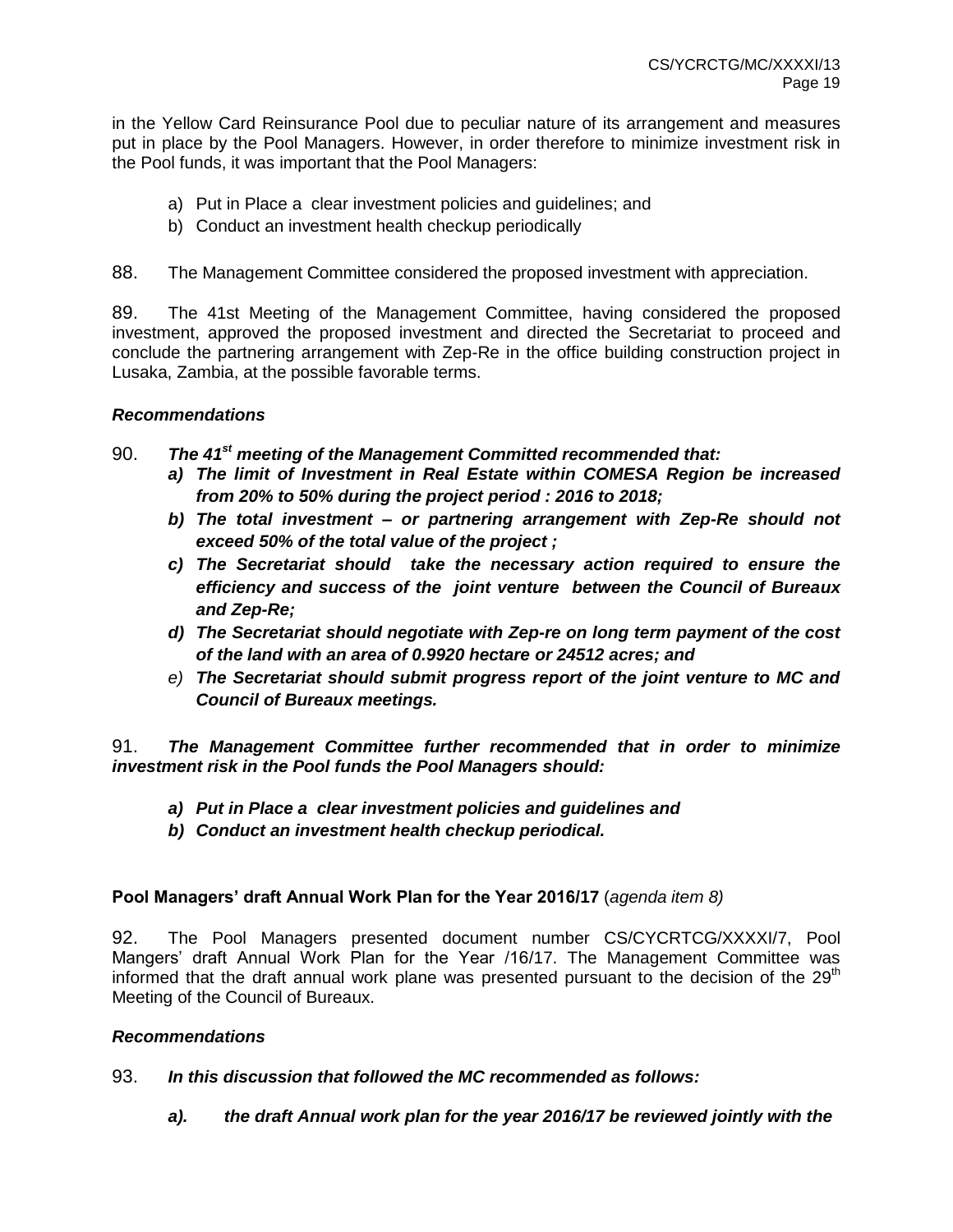*COMESA Secretariat taking into account the duties and responsibility of the Pool Managers prescribed in the Management Agreement and decisions of the Council of Bureaux and recommendation of the MC related to the activities of the Pool Manager; and* 

*b). the revised Pool Manager draft annual work plan for the year 2016/17 be presented to the 30th meeting of the Council of Bureaux for consideration and approval* 

### **Progress report on implementation of the enhanced YC-MIS** (*agenda item 9)*

94. A representative of the COMESA Secretariat presented document No. CS/YCRCTG/MC/XXXXI/8, Progress Report on the Implementation of the enhanced Yellow Card Management Information System (YC-MIS). In doing so, he recalled the recommendations of the 40<sup>th</sup> Meeting of the Management Committee of the Yellow Card Scheme and highlighted some of the activities conducted by the Secretariat and National Bureaux among others the following:

- a) The Secretariat organized and conducted training of trainers for delegates from Burundi at their request in Lusaka and also Kinshasa, DR Congo;
- b) The Secretariat incorporated some of the proposed enhancement features by the stakeholders during the training of trainers conducted in Lusaka;
- c) The National Bureaux of Ethiopia, Rwanda and Zimbabwe conducted trainings on the operations and functionalities of the enhanced YC-MIS for their primary insurance companies and implemented the system; and
- d) The National Bureaux of Kenya, Uganda and Zambia extended the implementation of the YC-MIS to all their member primary insurance companies.

95. The Meeting was informed that 10 National Bureaux, namely; Burundi, Djibouti, DR Congo, Ethiopia, Kenya, Rwanda, Tanzania, Uganda, Zambia and Zimbabwe had implemented the enhanced YC-MIS though the levels of implementation was at varying stages.

96. The MC was further informed that the Secretariat was revising the French version of the YC-MIS in order to correct the literal translation which had distorted the contextual meanings and also developing a solution for the printing misalignment which would be compatible on all types of printers.

97. In the discussion that ensued, the MC noted with concern on the slow pace at which National Bureaux and Insurance Companies were moving with the implementation of the YC-MIS and highlighted the main challenges National Bureaux and insurance companies were facing in the implementation of the YC-MIS, namely; Printing misalignment and resistance by Insurance companies to embrace new technologies.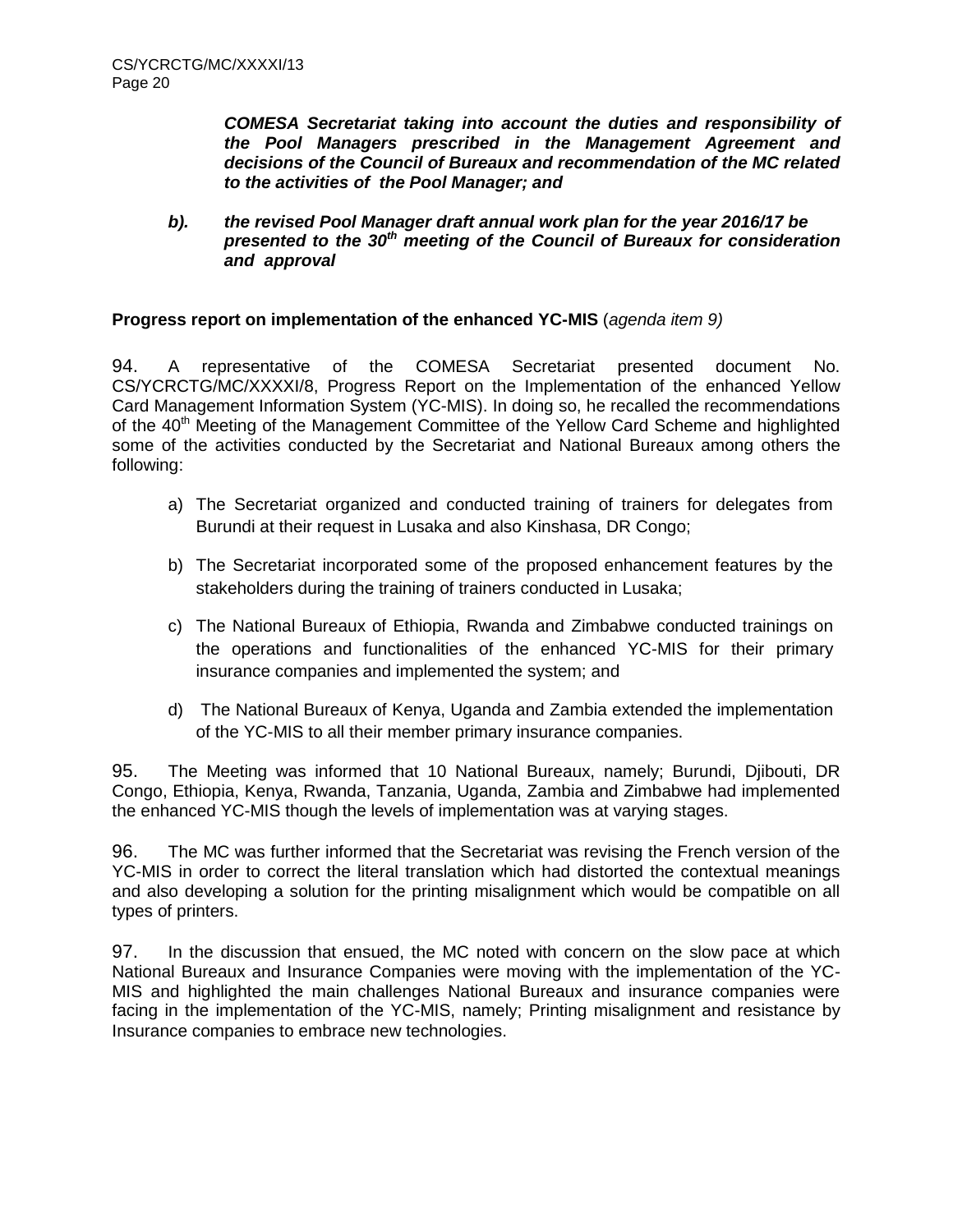#### *Recommendations*

98. *The Management Committee noted the progress made in the implementation of the enhanced YC-MIS and recommended that:* 

- *a) The Secretariat should resolve the remaining unresolved issues raised during the training of trainers and during further engagements with stakeholders as attached in the annex of this report by 15th October 2016 at the latest;*
- *b) The Secretariat should correct the literal translation of the YC-MIS French Language Files by 15th October 2016;*
- *c) National Bureaux should enforce the decision of the 29th Council of Bureaux which states that "National Bureaux should cease to supply Yellow Card books to Primary Insurance companies who are not willing or ready to implement the YC-MIS" and this should be done by carrying out an audit to compare the number of cards issued through the system against the cards dispatched to the PICs before executing any request for supply of books to PIC;*
- *d) The Secretariat should engage the National Bureaux of Malawi and Sudan in order to implement the YC-MIS; and*
- *e) The Secretariat should speed up the enhancement of the printing solution that is compatible with all types of printers and have it deployed on the live system by 15th October 2016 at the latest.*

99. During the discussion on the issue of implementation and operations of the YC-MIS it was pointed out that the problem faced by the PIC in the printing of Yellow Cards and the limited capacity of the National Bureaux to provide support to the PIC were identified as the main challenges in the implementation of the systems.

100. The meeting underscored that in order to ensure full compliance in the implementation and operations of the scheme and in order to address challenges associated with the issuance or printing of the Yellow Cards, namely: delays in the submission of returns, payment of premium sessions, confirmation of validity of Yellow Card, among others the system should move away from the issuance of Yellow Card using hard copy to a system or arrangement of computer generated issuance of Yellow Cards. When the issuance of the Yellow Card is dependent on computer generated document, the Primary Insurance Companies would be obliged to fully embrace the YC-MIS system.

#### *Recommendation*

101. *Taking into account the above, the Management Committee recommend that the COMESA Secretariat should come up with a proposal to make the issues of Yellow Card a computer generated document to the 30th meeting of the Council of Bureaux to be held in Malawi.*

#### **Experience of the iceCASH –E-commerce- system of Zimbabwe**

102. The representative of the Secretariat presented an annexed report on the mission to Zimbabwe to share experience of the E-commerce platform (iceCASH) that had just been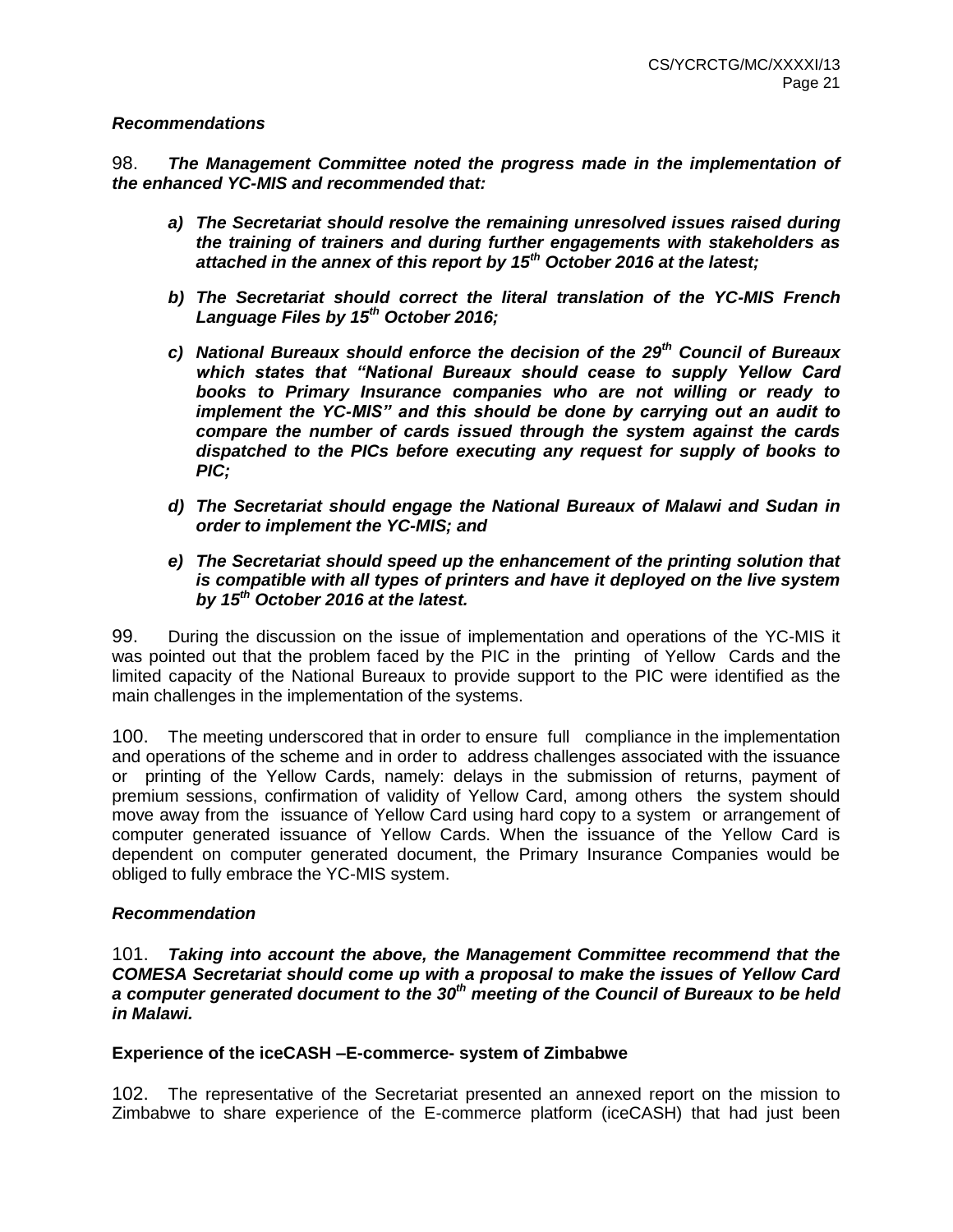implemented by the Insurance industry in Zimbabwe that was able to distribute the Government levies and Insurance commissions to all concerned parties automatically and in real time.

103. In the discussion that ensued, the MC noted with appreciation innovations in leveraging on technology but not only to create efficiencies but also ensure timely correction of appropriate government funds.

#### *Recommendations*

#### 104. *The MC having deliberated on the report, recommended as follows:*

- *a. The Secretariat should liaise with the developer of the iceCASH system of Zimbabwe to address the challenges of the YC-MIS and particularly come up with computer generated issuance of Yellow Card System appropriate to the institutional regional arrangement of the scheme; and*
- *b. The Secretariat should invite the developer of the iceCASH system to make a presentation at the next meeting of the Council of Bureaux in Malawi to submit a proposal to address the challenges of the YC –MIS system.*

**Report on the findings of the revised study on low limits of liabilities and other issues affecting the operations of the Yellow Card Scheme** (*Agenda item 10*)

105. The Secretariat presented document number CS/YCRCTG/MC/XXXXI9, Findings on the revised study report on low limits of liabilities and other issues affecting the operations of the Yellow Card Scheme. In doing so, the Secretariat recalled the decision of the 29<sup>th</sup> Meeting of the Council of Bureaux that the Management Committee should thoroughly consider the study report and submit its recommendations to the next meeting of the Council of Bureaux. According the Secretariat presented its views, comments and recommendation on the outcome of the revised study report.

#### *Recommendations*

- 106. *The MC recommended as follows:*
	- *a) the Secretariat should circulate the revised study report with the Secretariats input to all National Bureaux for their consultation with their member primary insurance companies and submit their feed back to the Secretariat by end of 30th September 2016; and*
	- *b) The Secretariat should present the document including the feedback submitted by the National Bureaux to the 30th Meeting of the Council of Bureaux.*

**Draft Proposal on the possibility of insurance Associations becoming National Bureaux** *(Agenda item 11)*

107. The Secretariat circulated Document numbered CS/YCRCTG/MC/XXXXI/10, Draft Proposal on the possibility of Insurance Associations becoming National Bureau for the Yellow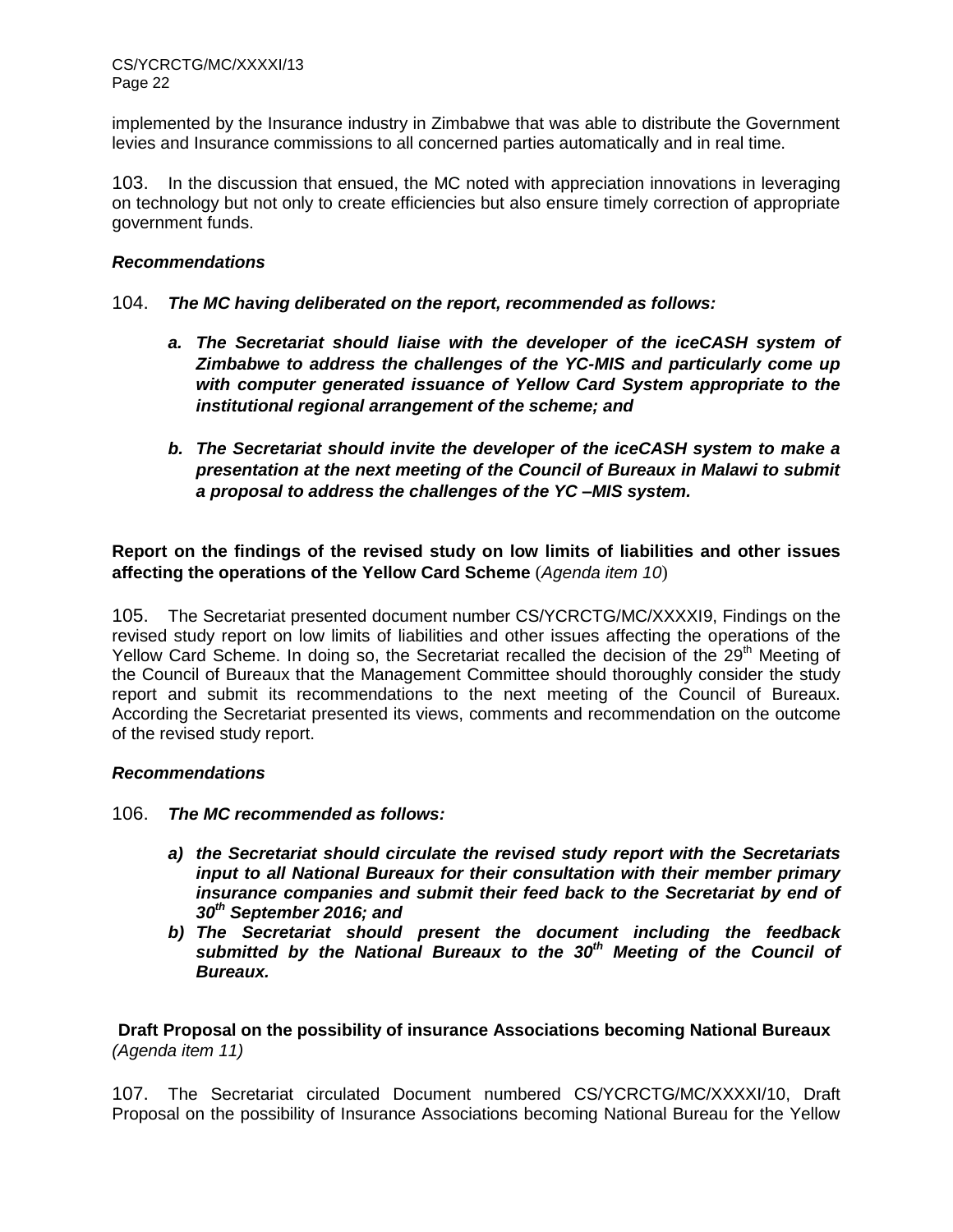Card scheme. In doing so the meeting was informed that some stakeholders had suggested that the Secretariat should consider the possibility of Insurance Association becoming National Bureaux where the National Bureaux were not able to carry out their duties and responsibilities. The meeting noted that there are two Insurance Associations (with different background) who are National Bureaux and one of them was carrying out its function well while the second one was not.

108. The meeting was informed that the draft proposal was circulated to initiate discussion and solicit views from the National Bureaux and primary insurance companies and proceed with the study if there was a positive feedback on the suggestion.

### **Recommendation**

109. **The Management Committee recommended that National Bureaux should deliberate on the issue with their member insurance companies and provide a feed back to the Secretariat by 30th October 2016 at the latest.**

**Draft Financial Statement of the Yellow Card Council of Bureaux for 2015/2016 financial year** *(Agenda Item 12)*

110. The Secretariat presented the Draft Financial Statement of the Yellow Card Council of Bureaux for year 2015/2016. In doing so it was recalled that the  $28<sup>th</sup>$  Meeting of the Council of Bureaux decided that the Secretariat should present its draft Financial Statement to the Management Committee meeting before it was presented to the meeting of the Council of Bureaux. The highlights on the income statement, Cash flow statement and the Balance Sheet among other items were provided.

#### *Recommendation*

111. *The Meeting noted the draft Financial Statement and recommended that the final Financial Statement of the Yellow Card Scheme of the Council of Bureaux for year 2015/2016, be presented to the 30th meeting of the Council of Bureaux.*

# **Proposed Budget for the Year 2016/17** (*Agenda item 13)*

112. The Secretariat presented document no. CS/YCRCTG/MC/XXXXI/12, Proposed Budget for the year 2016/2017 as follows:

#### **Status of Income in 2015/2016**

113. The Management Committee Meeting was informed that all National Bureaux, except Malawi, Rwanda, Ethiopia, Uganda and Sudan had paid their budget contributions. The MC was further informed that the Reinsurance Pool, which was now required to contribute 20% of the budget contribution, had paid its contribution for the year 2015/2016.

114. The Meeting noted that a total amount of US\$489, 049 was received during the 2015/2016 fiscal year which was 12% more compared to the total income of US\$ 436,958 received during the same period last year.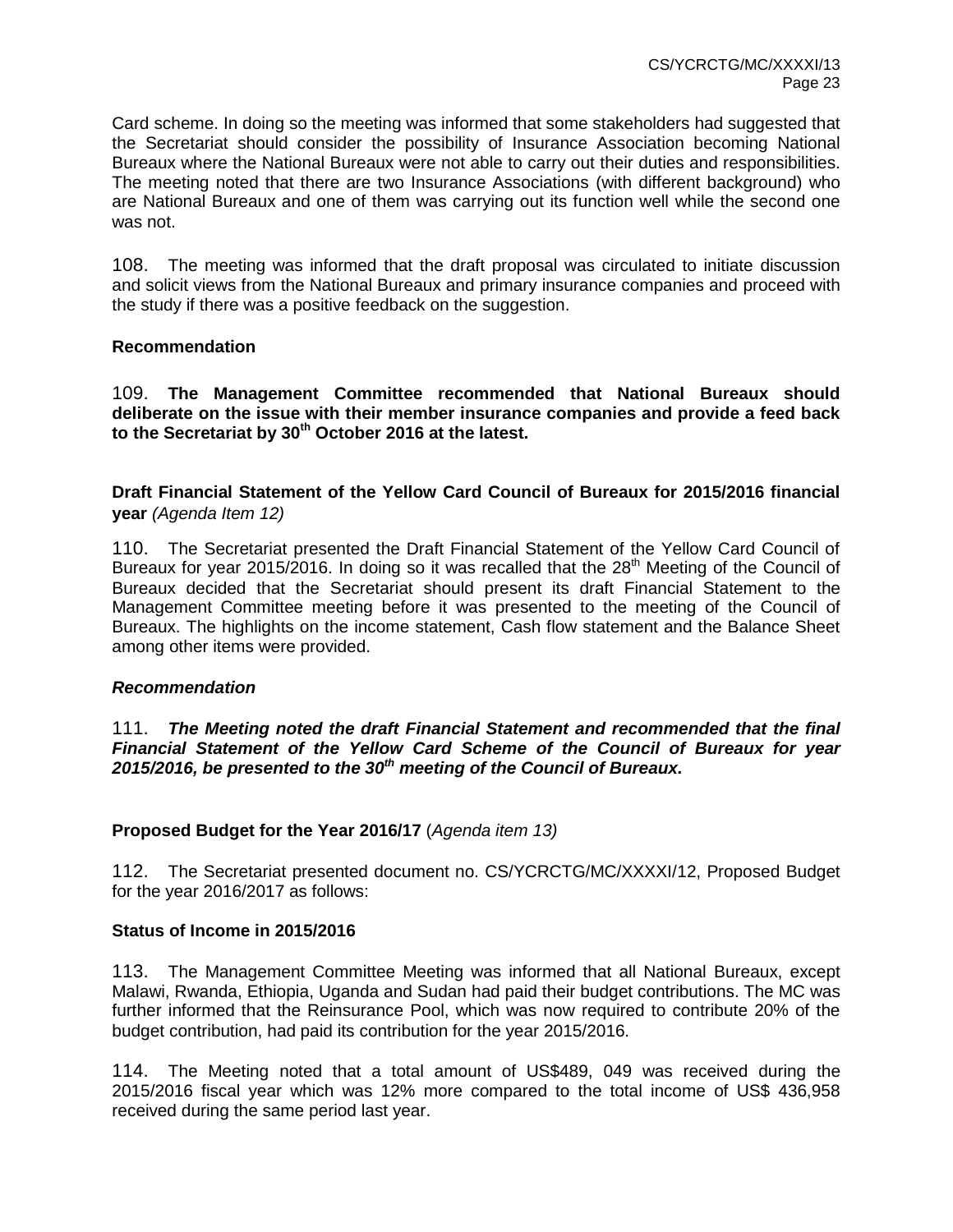# **Budget 2015/2016**

115. The MC further noted the budget assessment for the year 2016/2017 was US\$659, 402 representing an increase of 2% compared to the budget of 2015/2016 which was US\$645,732. The Management Committee was informed that the increase was mainly due to an increase in staff emoluments.

116. In the discussion that followed, the Meeting observe as follows:

- a) the National Bureau of Ethiopia informed the meeting that it had paid its share of budget contribution in February 2016 and the necessary document was sent to the Secretariat and it should verify the payment with its banks; and
- b) The National Bureau of DR Congo informed the meeting that it had remitted a party payment of its share of budget contribution of \$11,000 reducing the outstanding balance to \$3,000 and assured that it would be paid in September 2016.

#### *Recommendations*

117. *The Meeting noted the Proposed draft Annual Budget of the Council of Bureau for Year 2016/2017 and recommended that:*

- *a) the proposed annual budget be presented to the 30th meeting of the Council of Bureaux; and*
- *b) the Secretariat present the proposed budget for the Year 2016/17 to the Council of Bureaux for consideration.*

# **Date and Venue of the next meeting of the MC (Agenda item 14)**

118. The National Bureau of Tanzania offered to host the 42<sup>nd</sup> Meeting of the TMC in April 2017. The MC accepted the offer with appreciation and indicated that the exact date of the meeting would be communicated to members by the Secretariat in consultation with the host.

#### **Any Other Business** *(Agenda item 15)*

119. Under this agenda, no issue was raised.

# **Adoption of the report and closure of the meeting** *(Agenda Item 15)*

120. The Meeting considered the draft report paragraph by paragraph and adopted the report after making some amendments.

121. At the closure of the meeting, the delegate from Djibouti, Mr. Mohamed Safi Seyadou thanked the Government and people of the Democratic Republic of Congo and SONAS for the warm hospitality extended to the delegates during their stay in Goma. Mr. Safi commended the chairperson for the manner she guided the meeting deliberations. He also thanked the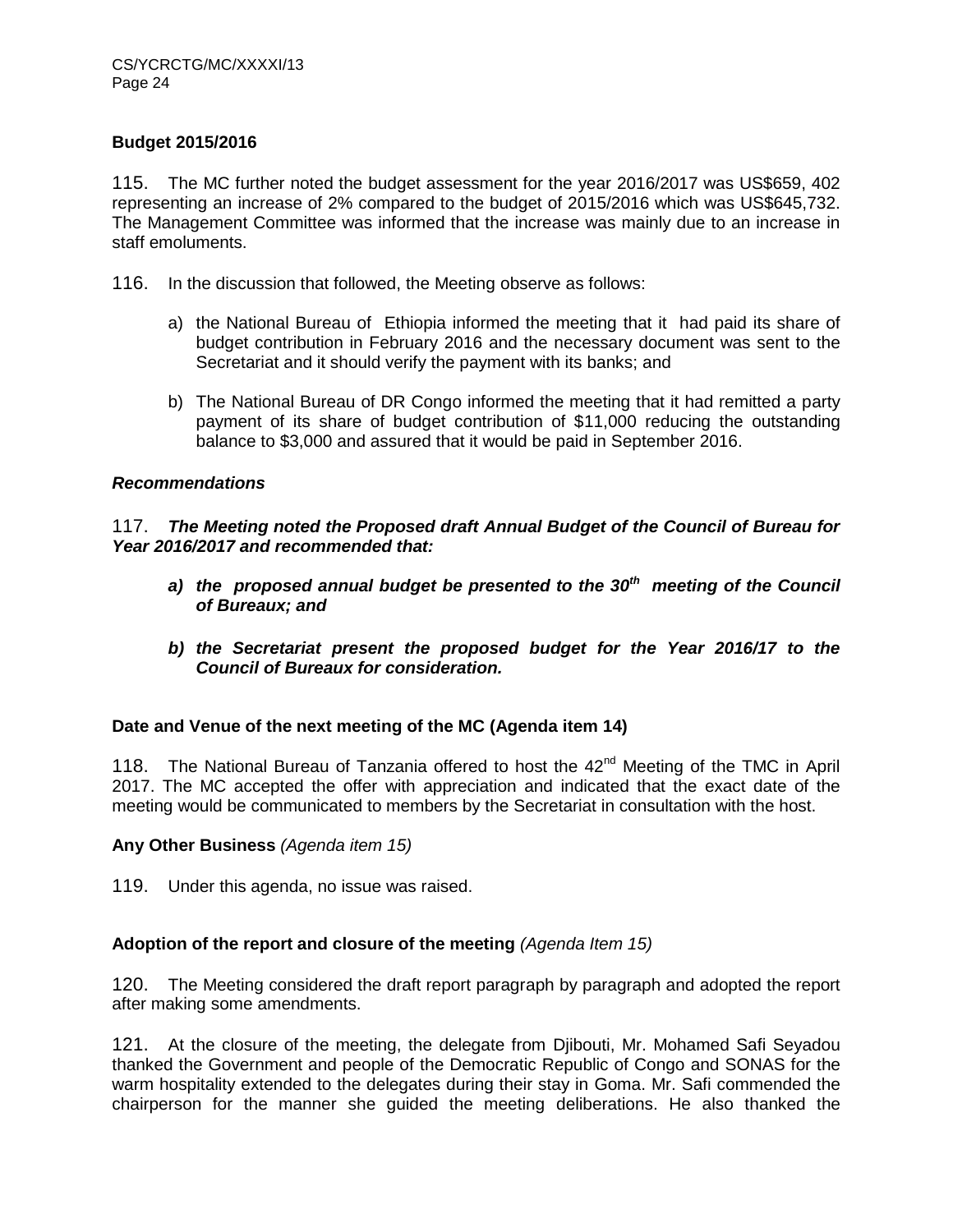COMESA Secretariat for the good organization of the meeting and the delegates for having found time to attend the meeting and for their valuable contributions made during the deliberations.

122. In closing the Meeting, the chairperson thanked all the delegates for their valuable contributions and wished them a safe journey to their respective Countries.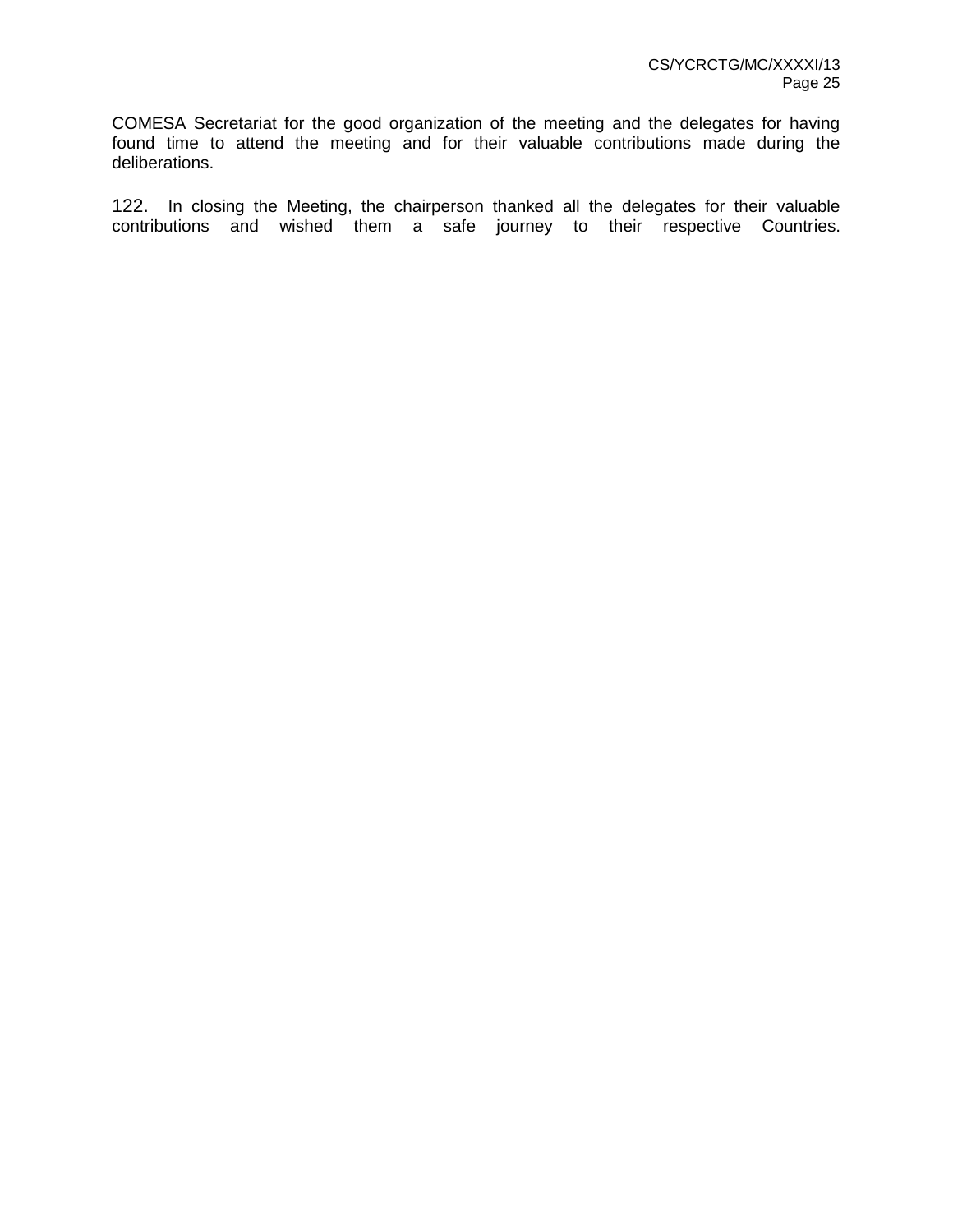CS/YCRCTG/MC/XXXXI/13 Page 26

#### **ANNEXE II**

#### **LIST OF PARTICIPANTS/ LISTE DES PARTICIPANTS**

#### **ETHIOPIA/ ETHIOPIE**

1. Mr. Yared Gebreyesus, Yellow Card Coordinator, National Bureau, Ethiopia Insurance Corporation, Addis Ababa, Ethiopia. Tel.: +251 944742588, Fax: +251115504000, email: [yarycool2005@gmail.com](mailto:yarycool2005@gmail.com)

#### **DJIBOUTI**

Mr. Mohamed Safi Seyadou, Contrôleur des assurances, Ministère des Finances, Djibouti. Email: [medsafi2000@yahoo.fr](mailto:medsafi2000@yahoo.fr)

#### **DR CONGO/ RD CONGO**

2. M. Bushiri Ramazani, Directeur de la Région Sud/Est, Société Nationale d'Assurances, Lubumbashi, République démocratique du Congo. Tel.: +243 999932272, email: [bushiriramazani@gmail.com](mailto:bushiriramazani@gmail.com) [bushirir@yahoo.fr](mailto:bushirir@yahoo.fr)

3. Mr. André Musulumbila, Chef d'Agence de Goma, Société Nationale d'Assurances, Goma, République démocratique du Congo. Tel.: +243 997 556 917, email: [zimakambi@gmail.com](mailto:zimakambi@gmail.com) [gomasonas@yahoo.fr](mailto:gomasonas@yahoo.fr)

4. M. Nyongolo Mukambilwa Emmanuel, Responsable Adjoint de la Direction des reassurances, Société Nationale d'Assurances, Kinshasa, République démocratique du Congo. Tel.: +243 816 566 585 / +243 897 823 697, email: [emmanuelnyongolo1@gmail.com](mailto:emmanuelnyongolo1@gmail.com) [emmukambilwa@yahoo.fr](mailto:emmukambilwa@yahoo.fr)

#### **RWANDA**

5. Mr. Niyokwizerwa Elie, Director, Rwanda National Bureau, SONARWA General, 1035 Kigali, Rwanda. Tel.: +250 788 305 277, email: [elie.niyokwizerwa@sonarwa.co.rw](mailto:elie.niyokwizerwa@sonarwa.co.rw)  [elie.niyokwizerwa@sonarwa.co.rw](mailto:elie.niyokwizerwa@sonarwa.co.rw)

#### **TANZANIA**

6. Mrs. Immaculate Morro, Yellow Card National Coordinator, Dar-Es-Salaam, Tanzania. Tel.: +255 784 405 511, email: [immaculate.morro@nictanzania.co.tz](mailto:immaculate.morro@nictanzania.co.tz)

#### **ZAMBIA**

7. Mrs. Cathrine M.K. Mpandamwike, National Coordinator, ZSIC GI (National Bureau), P.O. Box 30894, Lusaka, Zambia. Tel.: +260 979 124 700, email: [cmpandamwike@zsic.gi.co.zm](mailto:cmpandamwike@zsic.gi.co.zm)

#### **ZIMBABWE (OBSERVER)**

8. Mr. Patrick Munyaradzi Kusikwenyu, Chaiman NBZ, Insurance Council of Zimbabwe, IS Princes Road Belvedere Harare, Zimbabwe. Tel.: +263 772 695 366, email: [patrick@santuary.co.zw](mailto:patrick@santuary.co.zw)

9. Mr. Nicholas Sayi, Technical Administration Officer, Insurance Council of Zimbabwe. 4 Josia Tongogara Ave, Harare, Zimbabwe. Tel.: +263 4 708 031/2, email: [nsayi@icz.co.zw](mailto:nsayi@icz.co.zw)